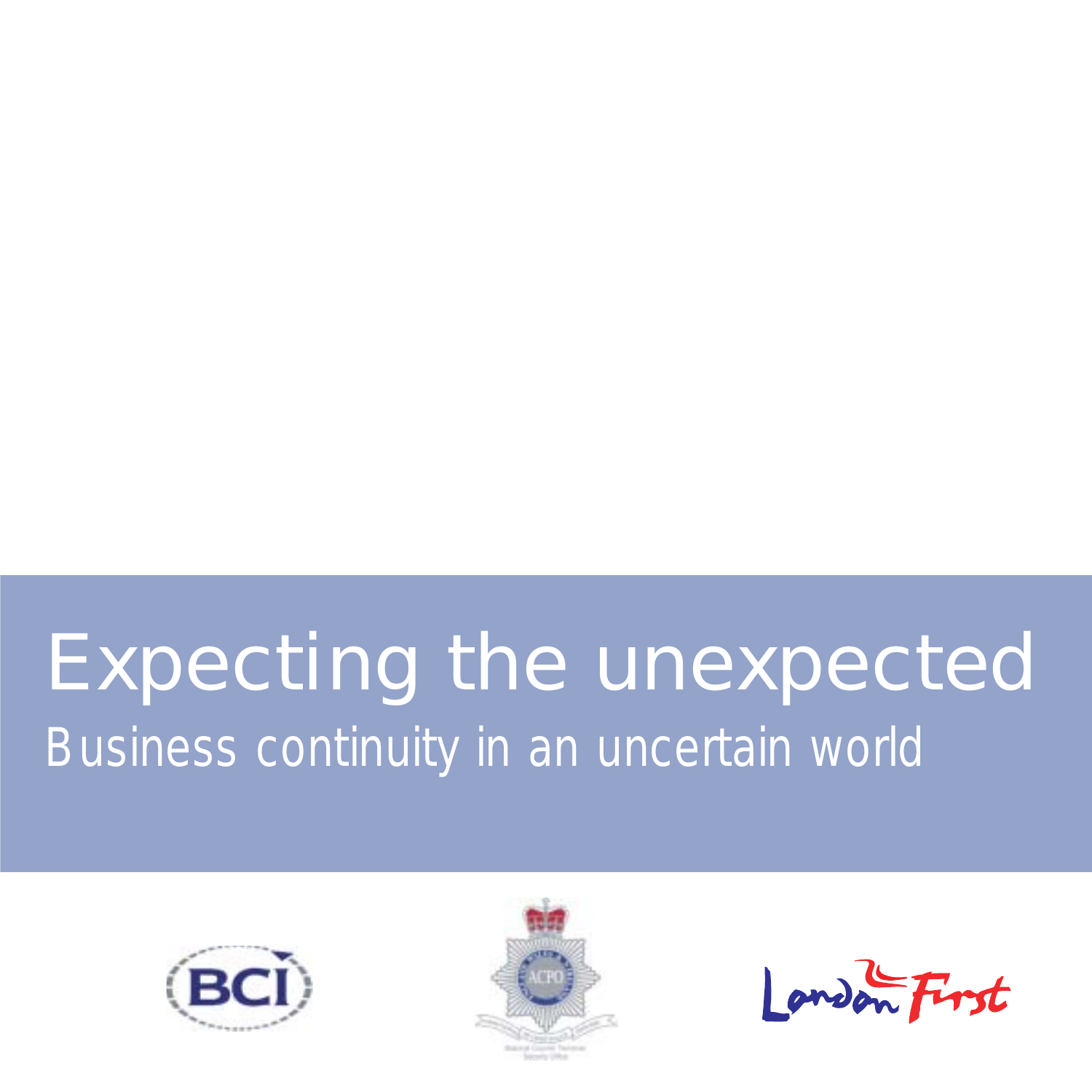**National Counter Terrorism Security Office (NaCTSO)** The National Counter Terrorism Security Office is a police unit working to the Association of Chief Police Officers, and provides a co-ordinating role for the police service in regard to counter-terrorism and protective security.

The unit collates and disseminates good practice and has responsibility for the management of police training in counter-terrorism protective security.

Developing and maintaining strong links with other organisations is a vital part of the unit's work, which allows for the identification of emerging needs and requirements in this area.

**London First** is a business membership organisation supported by over 300 of the capital's major companies. Its mission is to improve and promote London. London First's business members are in key sectors such as finance, professional services, property, IT, creative industries, hospitality and retail. Its membership also includes virtually all London's higher education institutions, as well as further education colleges, NHS trusts and independent hospitals. London First members account for 17 per cent of all employees in London and contribute 22 per cent to the capital's gross domestic product.

**www.london-first.co.uk Tel: 020 7665 1500**

**Business Continuity Institute** The Business Continuity Institute's mission is to promote the art and science of business continuity management (BCM) worldwide. It provides an internationally recognised certification scheme for BCM practitioners and is involved in the development of international standards. Currently there are over 1,300 members of the institute working in 40 countries.

**www.thebci.org Tel: 0870 603 8783**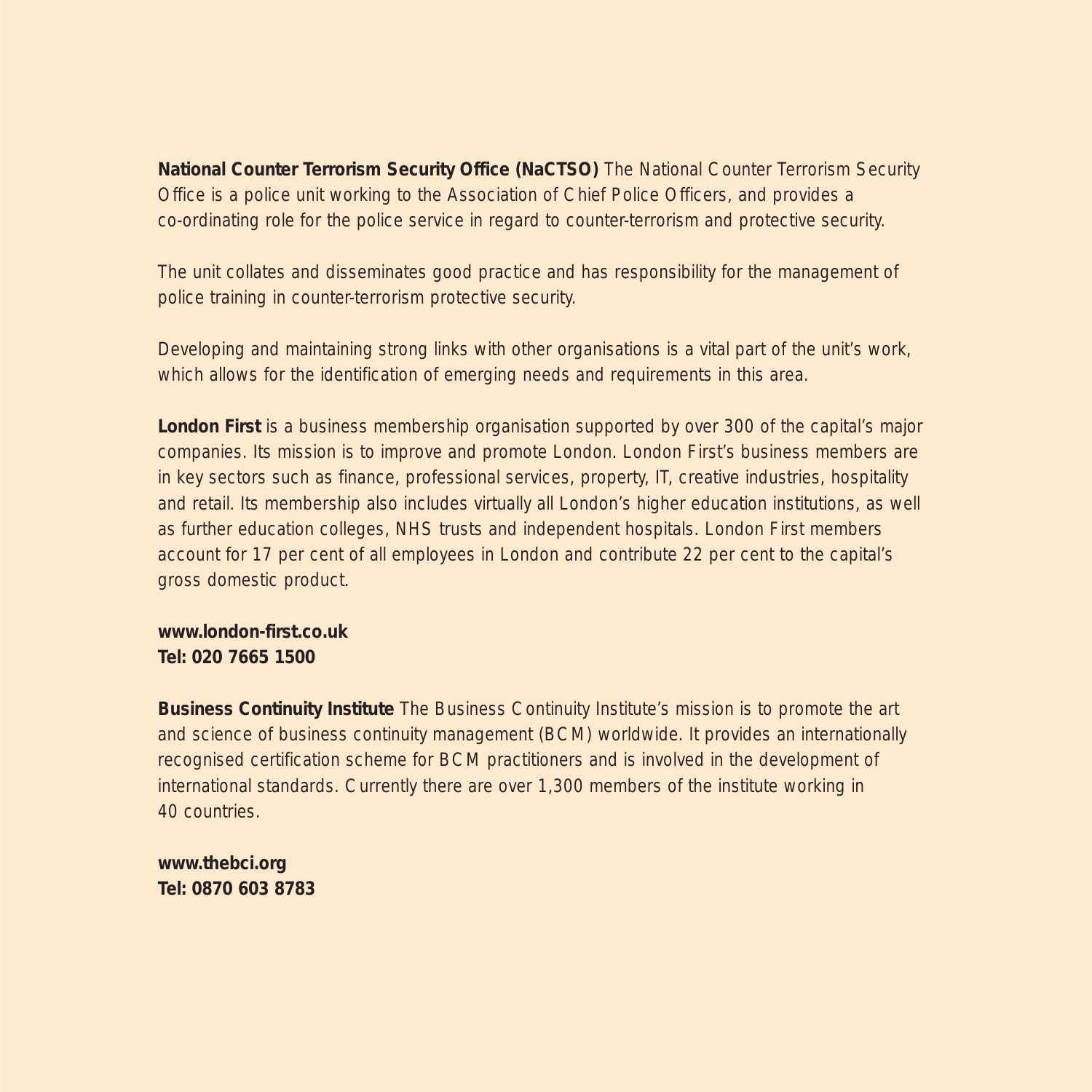### **Foreword**

As Home Secretary with cabinet responsibility for the domestic security of this country, I am very pleased to support this positive initiative by the National Counter Terrorism Security Office, London First and the Business Continuity Institute. The key message of this booklet is the importance of planning and effective communication. We must be vigilant and well prepared and make arrangements to deal with the impact of a major incident or disaster. By remaining alert but not alarmed, we can reduce the ability of terrorists to carry out their threats. We cannot be complacent about the threat we face, but equally we all want to undermine the terrorists by continuing to trade, work and live in a free and tolerant society.

Business continuity and planning is just as important for small companies as it is for large corporations. Plans need to be simple but effective, comprehensive but tailored to the needs of the organisation. Employers have a responsibility to their staff for their safety and security, and we all share the desire to ensure that any disaster or incident – whether natural or otherwise – has a minimal effect on the economic well-being of the country.

I commend this booklet. I hope you will read it and act upon it. It is an excellent example of how, by working together and being proactive, we can protect ourselves, our livelihoods and our country. I wish this project every success.

The Rt Hon David Blunkett, Home Secretary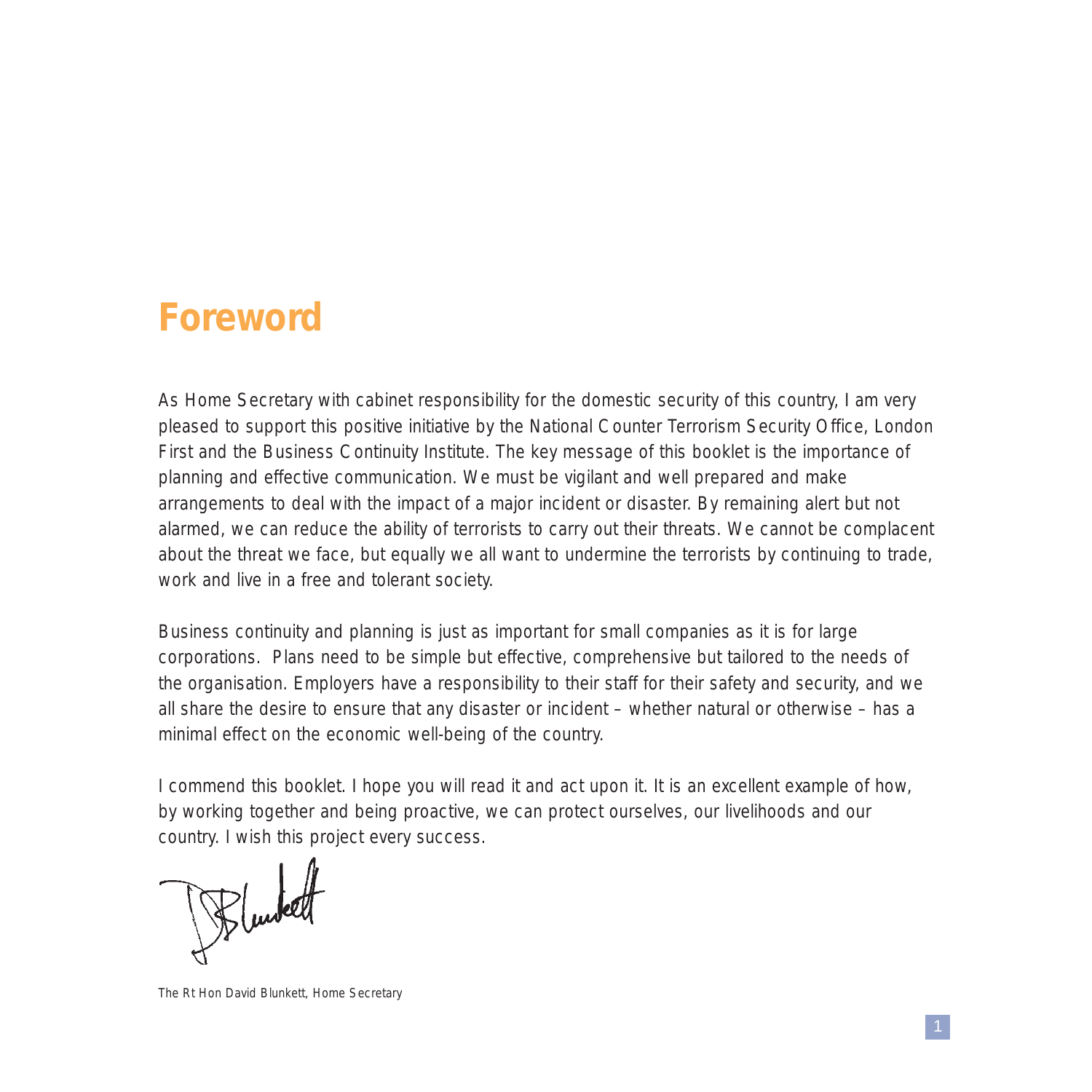### **Expect the unexpected**

Nearly 1 in 5 businesses suffer a major disruption every year. Yours could be next. With no recovery plan, you have less chance of survival.

How quickly – and painlessly – you manage to get back to 'business as usual' in the event of a terrorist attack, fire, flood or other natural disaster, or any other major interruption, depends on how effectively you can devise, and put into action, your own business continuity management.

Business continuity management can best be defined as:

'A holistic management process that identifies potential impacts that threaten an organisation and provides a framework for building resilience with the capability for an effective response that safeguards the interests of its key stakeholders, reputation, brand and value-creating activities.' (Business Continuity Institute, 2001.)

Building-in business continuity, making it part of the way that you run your business, rather than having to 'firefight' any emergency, helps prepare you to offer 'business as usual' in the quickest possible time. Planned business continuity management, so that your staff, customers and suppliers are reassured that you have an effective policy and practice for managing the unexpected, helps build confidence in your business.

> Nearly 1 in 5 businesses suffer a major disruption every year. Yours could be next. With no recovery plan, you have less chance of survival.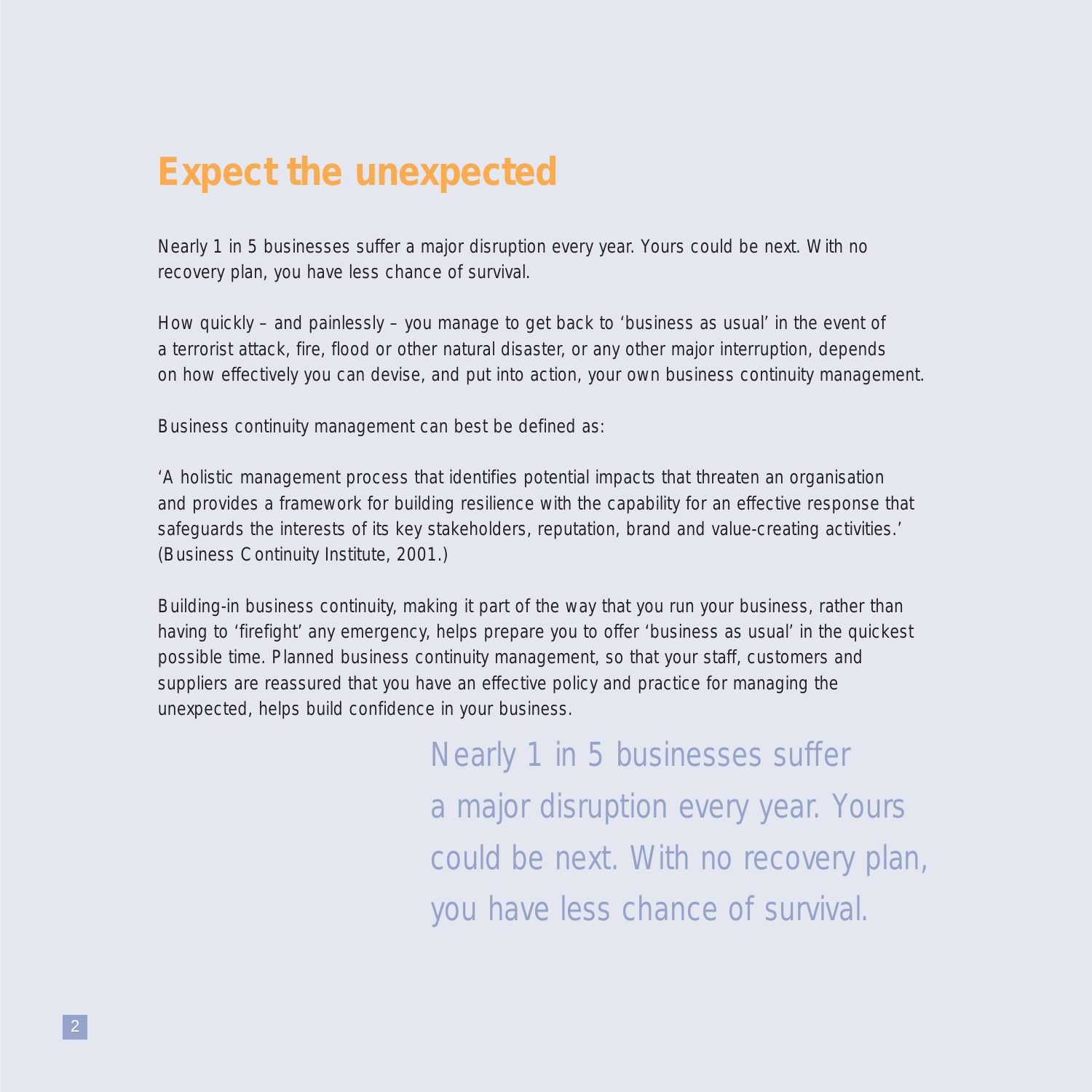## **Helping you to create an effective business continuity plan**

This guide is the result of a unique partnership between the business community, police and business continuity experts.

Our aim is to provide you with a checklist and useful ideas on matching key business continuity management processes to your company.



#### **Risks to your business**

Without business continuity, a natural or man-made disaster could result in:

- Loss of work to competitors
- Failures within your supply chain
- Loss of reputation
- Human Resources issues
- Health and Safety liabilities
- Higher insurance premiums.

And, as every organisation knows, when setbacks arrive in combination, the worst case scenario can eventually be business failure.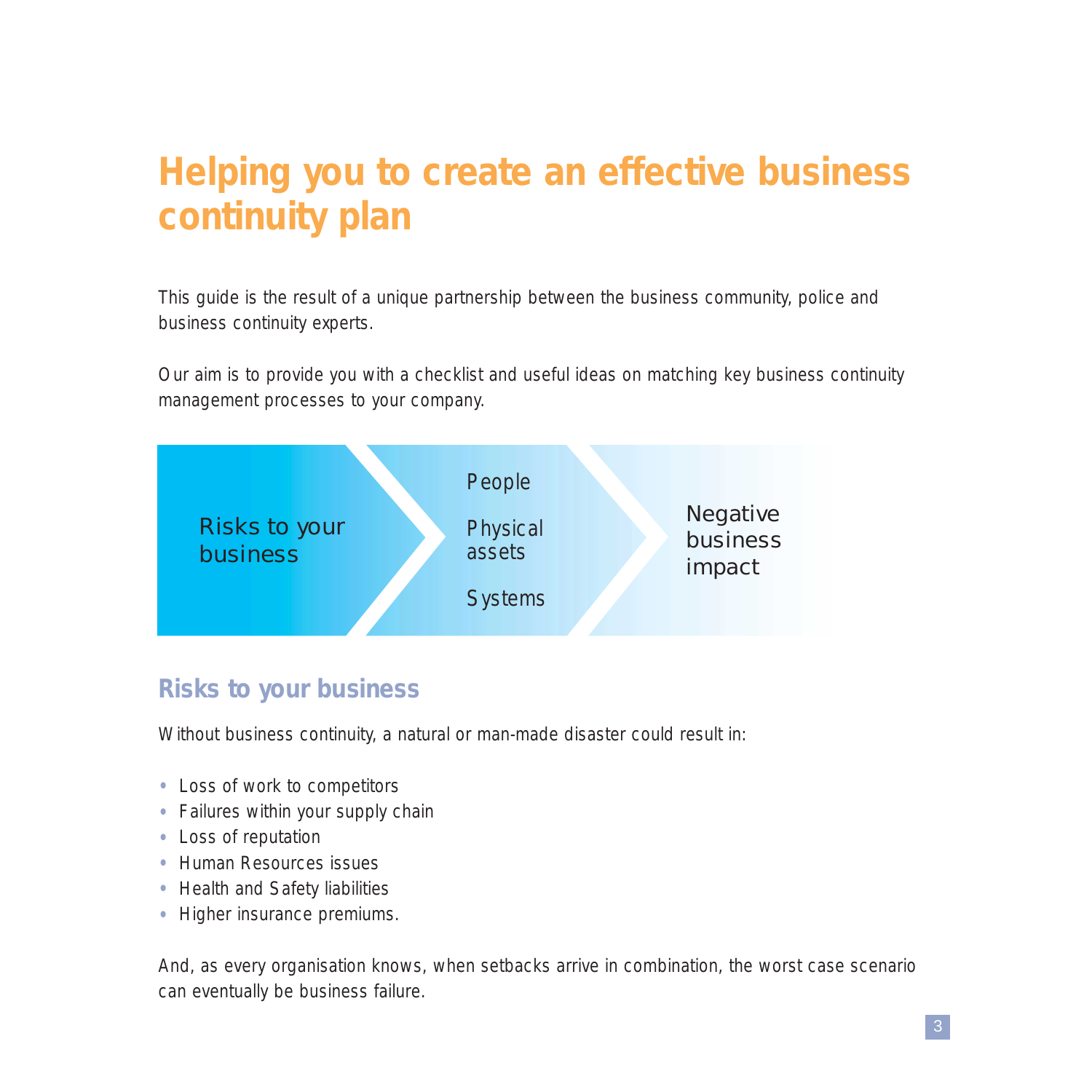#### **Key steps in developing business continuity management**

To help you match your plan to every step in your business' working processes, you may find it useful to follow these key steps.

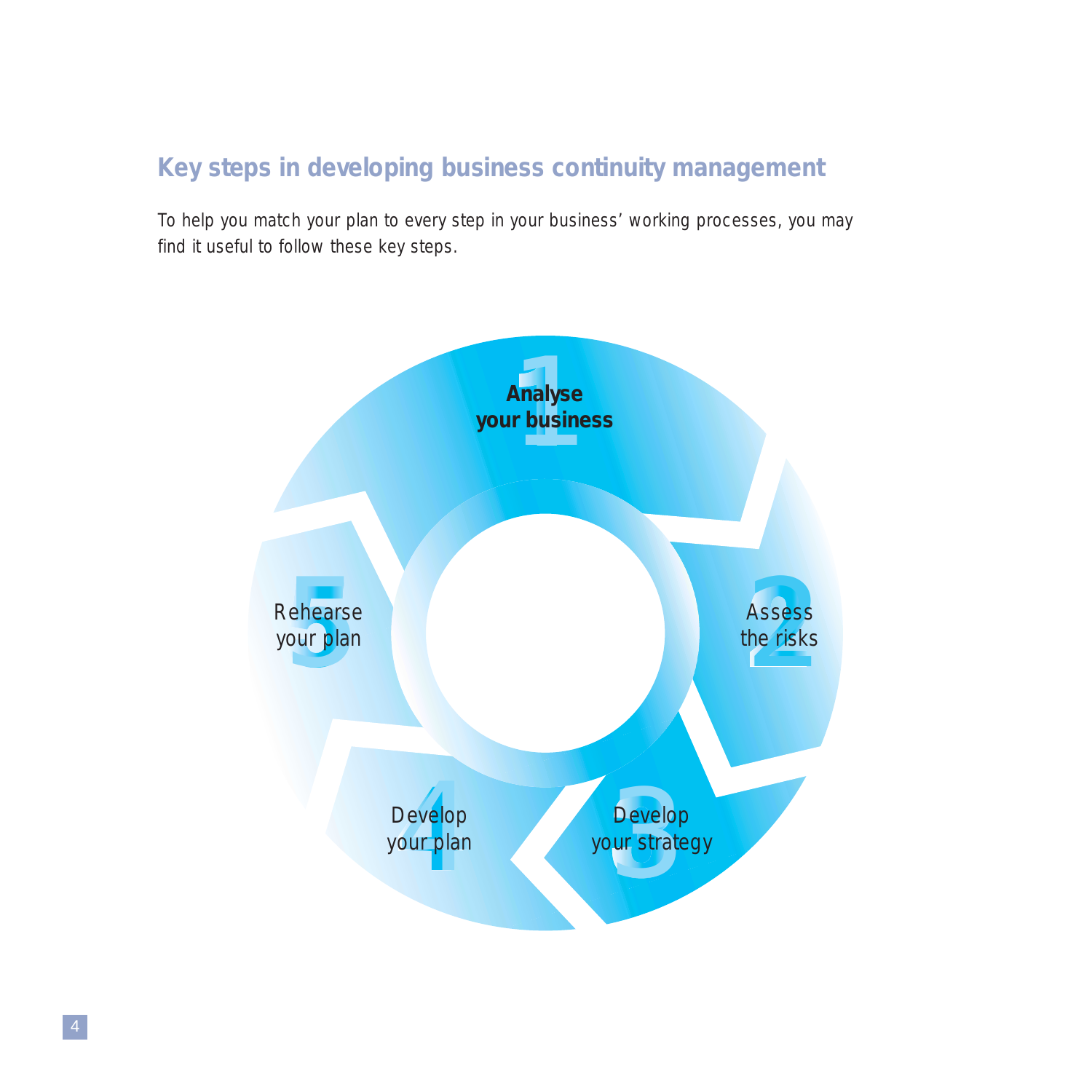## **Analyse your business**

**1**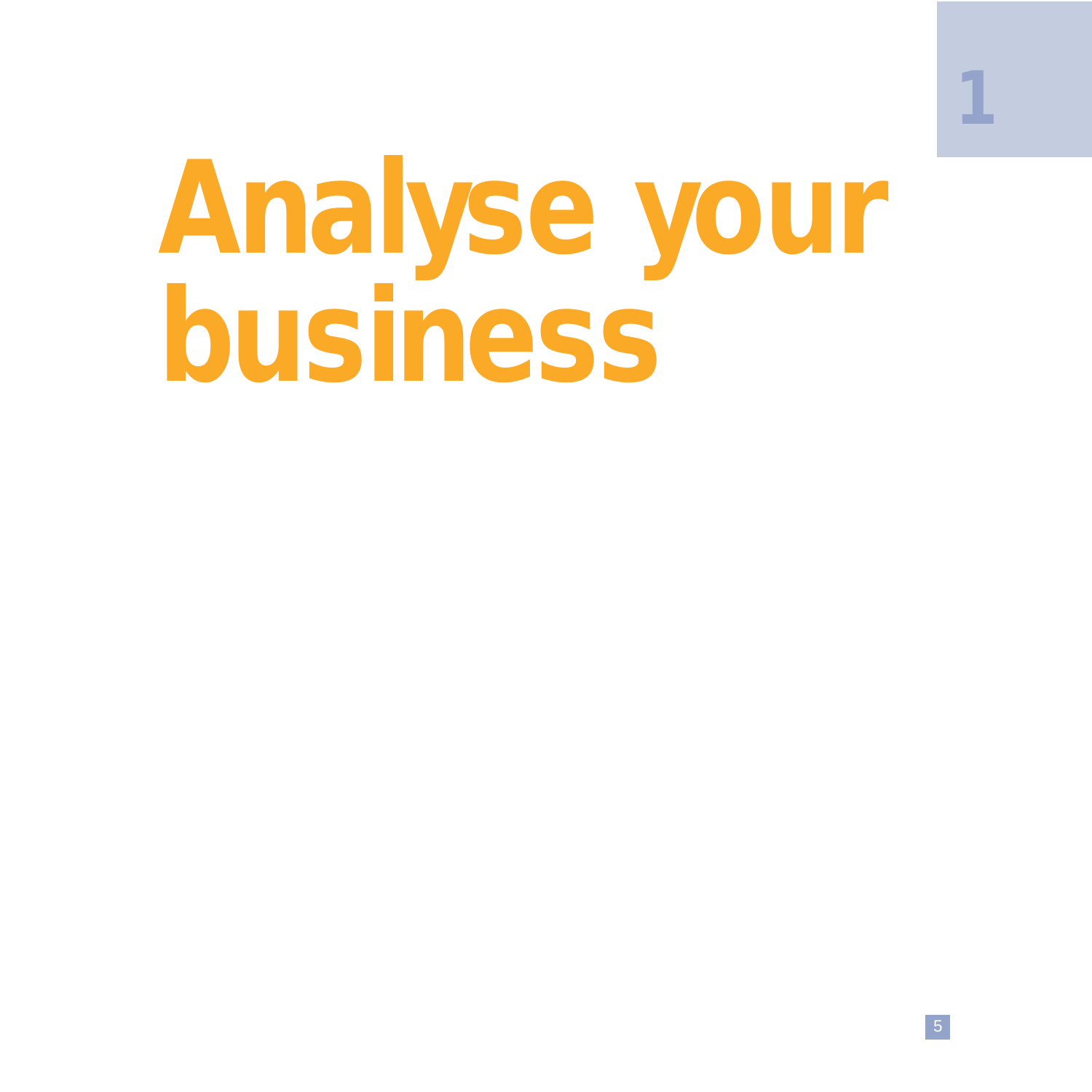## **Step 1 is an up-to-date analysis of your business**

It is important that your Board and senior management know what you are planning to achieve. Arrange for them to watch the video-CD that accompanies this guide. It will help them understand why making your plan is important to the business.

It is also essential that your senior management fully supports business continuity management (BCM). Someone in senior management needs to have ownership of BCM. This means they need to be a 'champion' of BCM, from your planning work through to making sure everyone in your organisation adopts the results as normal business practice.

#### **However well you understand your business, it will help to talk to other people**

- You need the fullest possible picture of the complex interactions inside your organisation and between you, your customers and suppliers.
- You'll have the chance to help your colleagues understand why a business continuity plan is important.
- You want the people in your company involved. Knowing that their contribution is part of the planning and implementation process is important.
- You can include expert knowledge about every part of the business within your continuity plan.
- You can find out if any part of the business already has plans or procedures to deal with a major incident or terrorist attack. You'll need to include or adapt them in your plan for the whole business.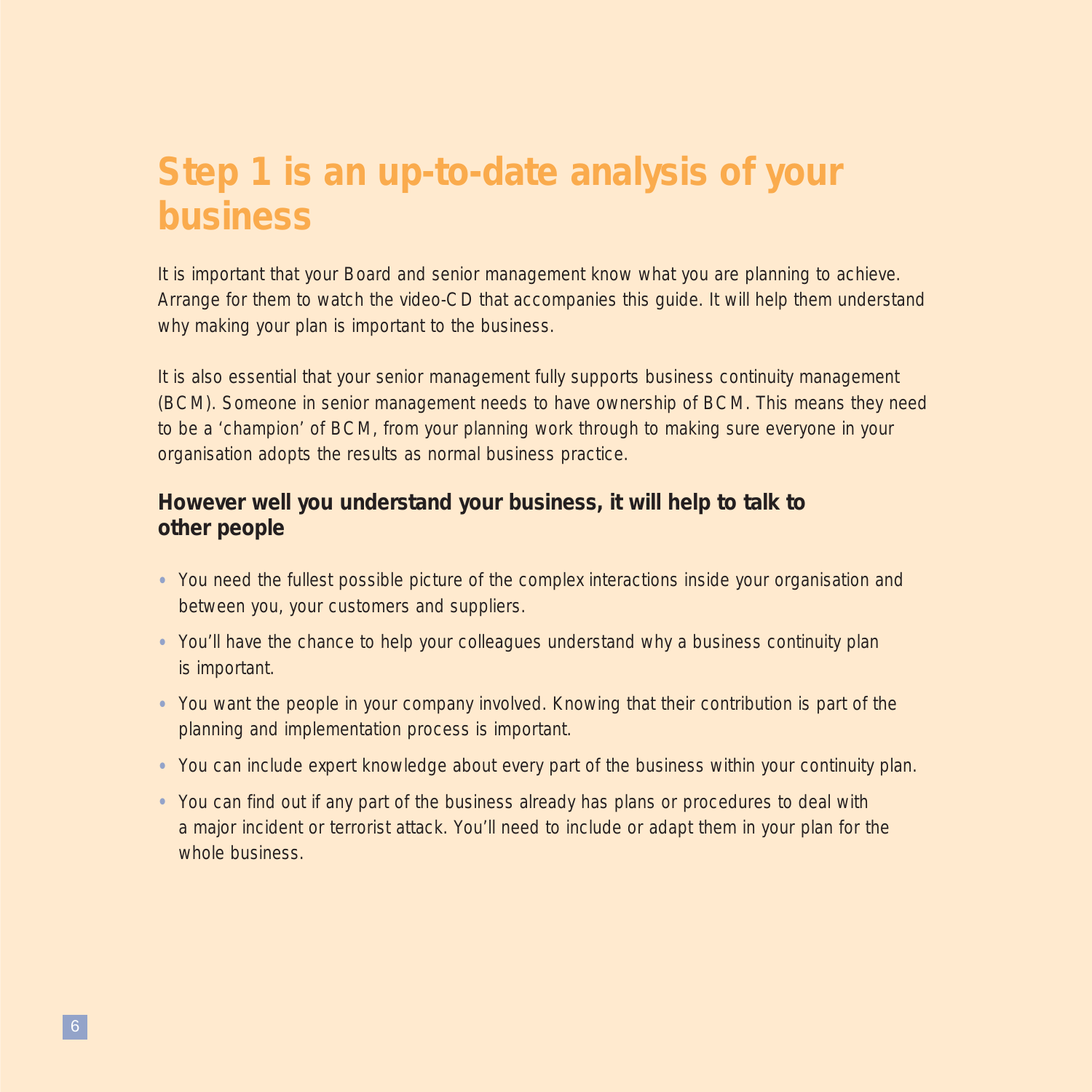#### **Where is your business vulnerable?**



#### **Checklist: who to speak to and why**

**The Board and Senior Management Team**

- Have they seen the video-CD?
- Will they support BCM?
- Who will own BCM at a senior level?
- What do they agree is essential to the running of the business?
- What do they believe would be a worst-case scenario?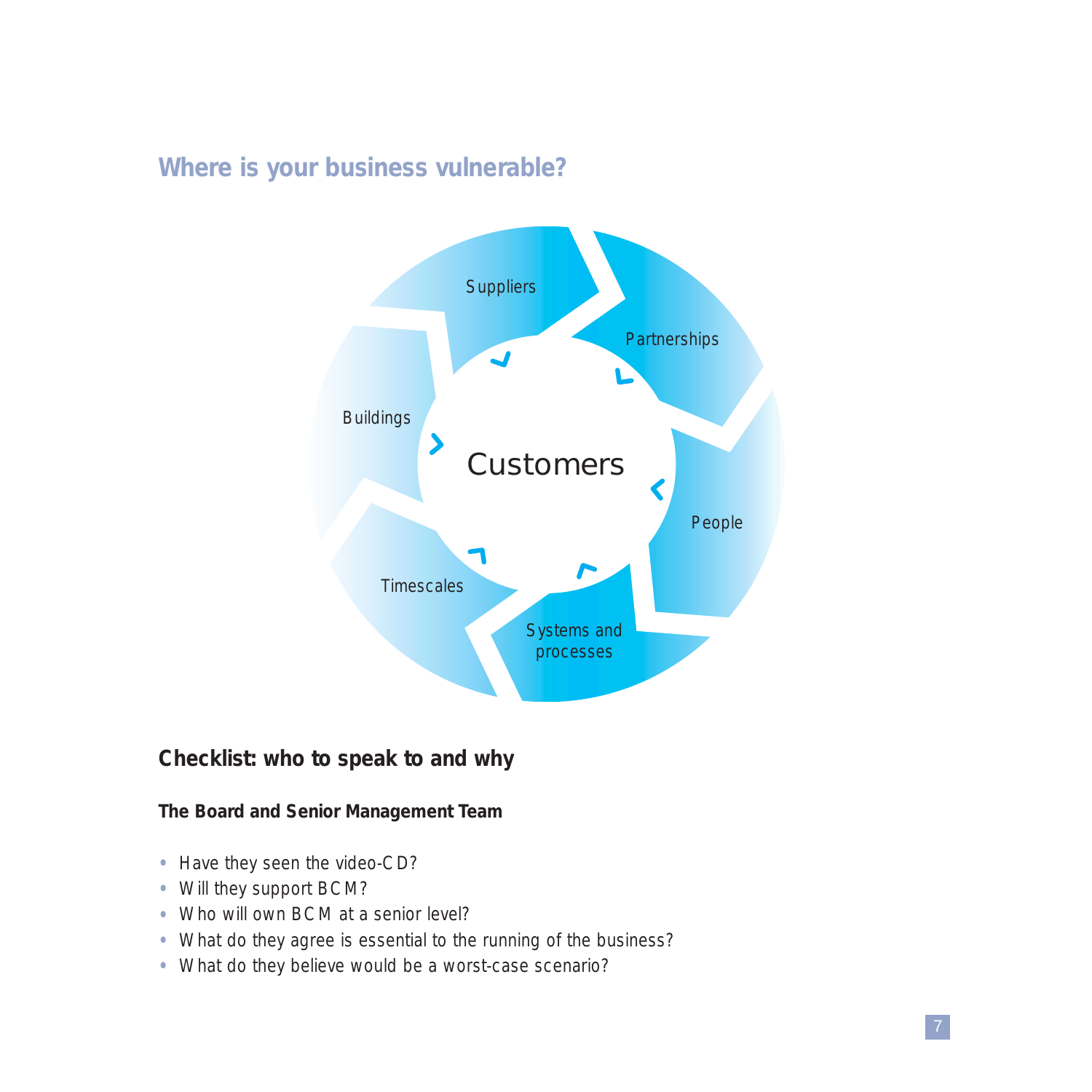#### **Heads of department**

- How essential is the department's work to the running of the business? (Ask them to please be objective. This question is about practicalities, not profile.)
- What equipment, IT and other systems does the department need to be able to function?
- Who else inside or outside the business does the department need to be able to carry out their work?
- Who else in the organisation depends on this department?
- Who in the department is essential? (Again, ask them to be objective: the answer to this question may be about how one job fits in with another, not about how senior a manager someone is.)
- Are there any service level agreements, legal or regulatory obligations on the department?
- Do they already have business continuity plans for their department?

#### **Facilities managers**

• If your organisation has more than one site, each site will need its own business continuity plan, although they should all be based on the same principles. Find out from the facilities managers how each site operates.

#### **Anyone else?**

• Double check the practicalities. People who have keys, phone numbers, etc, may not work in the high-risk areas, such as IT, but your business cannot continue without them. Some vital people may not even appear on your payroll, for example your security team.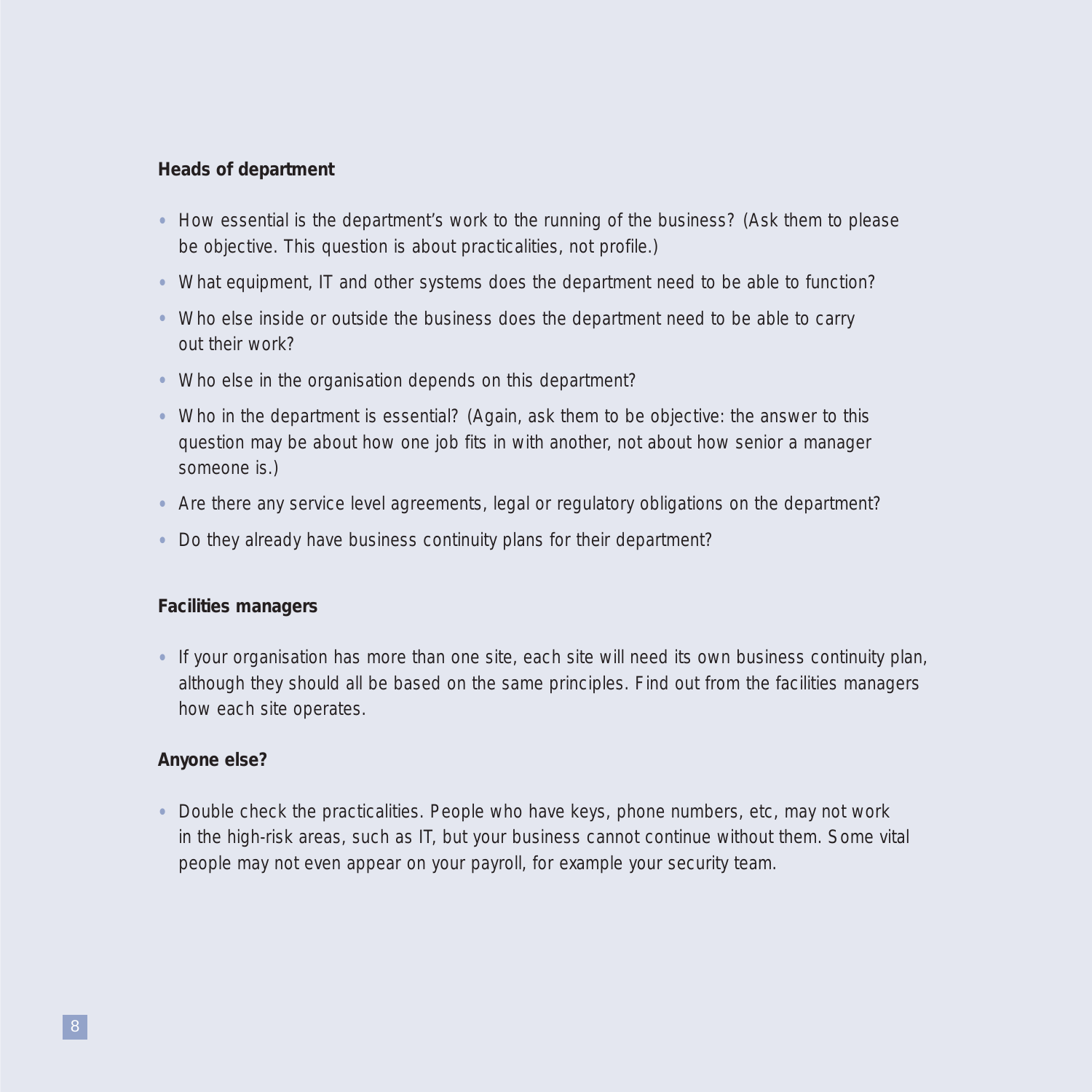**2**

## **Assess the risks**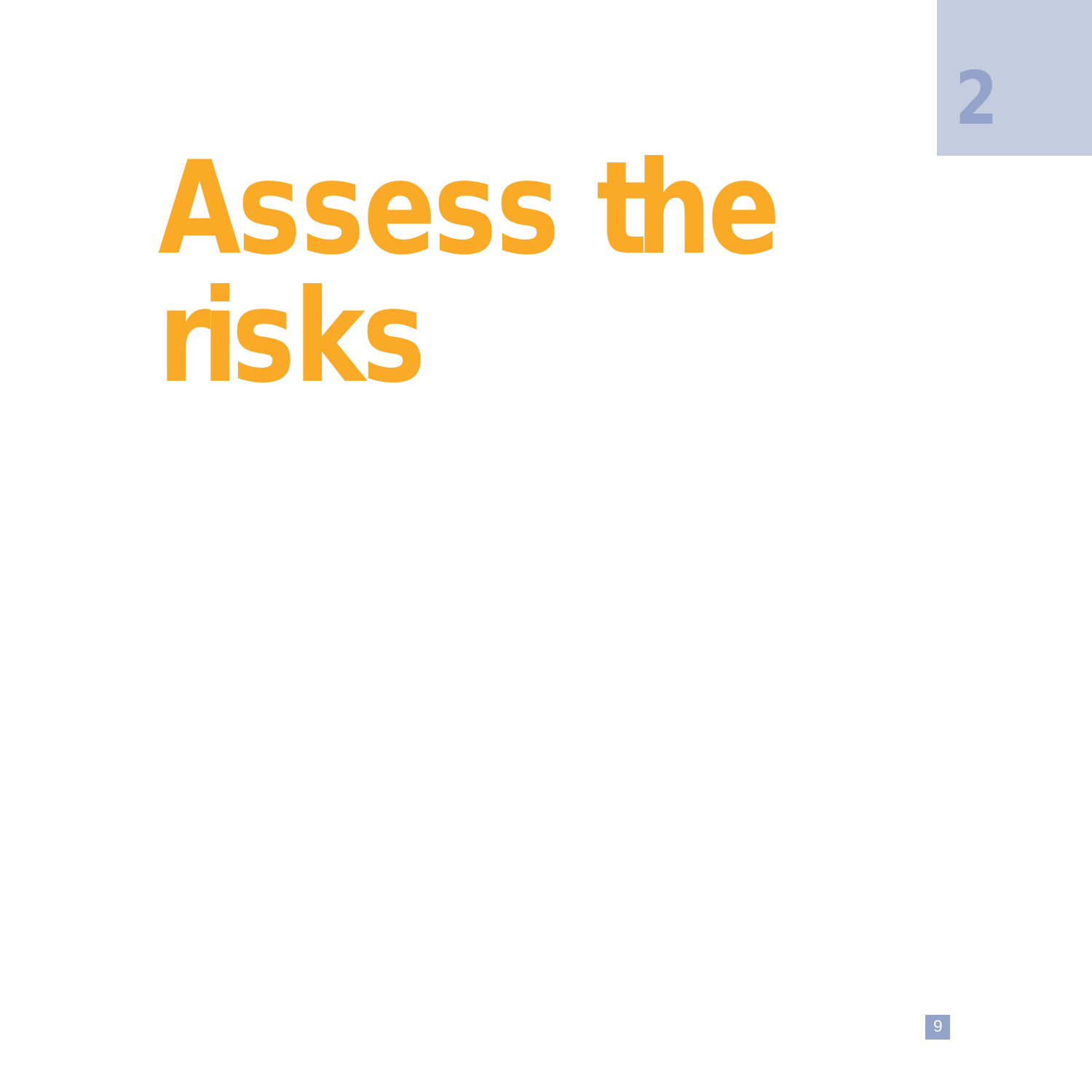## **There are two aspects to every risk to your business**

- How likely is it to happen?
- What effect will it have on your business?

#### **Business continuity management can help you balance them**

You can define your assessment in cost terms: how much could you afford to lose if an emergency prevented you from doing business for days, weeks or months? How would suppliers, customers and potential customers react if your business received adverse publicity because you were unprepared for an incident?

There are three ways to work with the information you have gathered to provide an assessment of the risks.

- a Ask 'what if?' questions.
- **b** Ask what is the worst-case scenario.
- Ask what functions and people are essential, and when.

#### **Ask 'what if?' questions**

Remember that a good continuity plan will help your business deal effectively with an incident, no matter what caused it. You don't have to be the target of terrorism for it to disrupt your power supply. Accidents such as workmen cutting through a cable or flooding from a ruptured water main could produce the same result: your building will have no electrical power.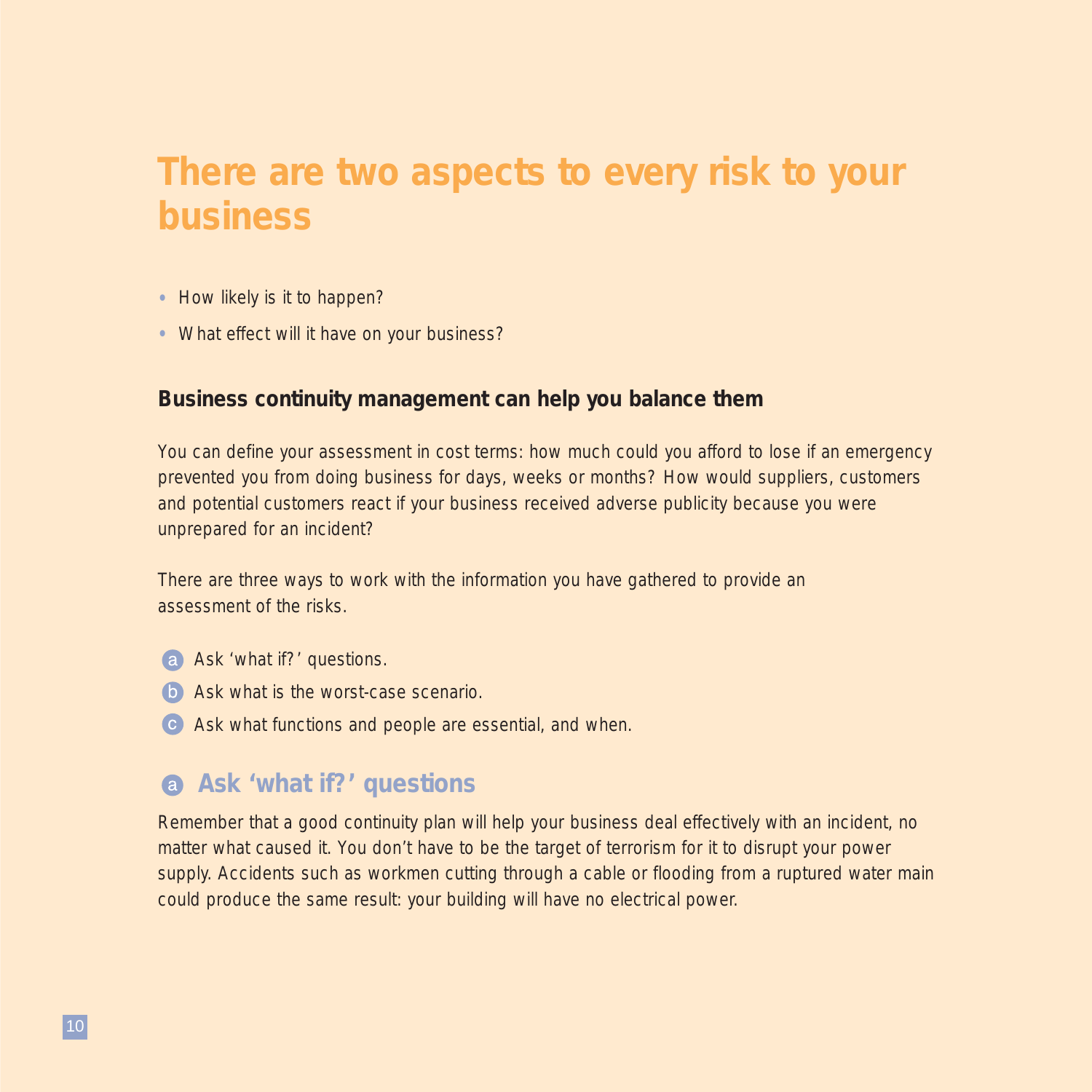#### **Useful 'what if?' questions include:**

- What if the electricity supply failed?
- What if our IT networks went down?
- What if our telephones went down? For a day? For a week?
- What if our key documents were destroyed in a fire?
- What if our staff could not gain access to the building for days, weeks or months?
- What if we had casualties?

It is also useful to ask 'what if?' questions about business relationships inside and outside the organisation.

- What if our customers could not contact us?
- What if our suppliers could not supply us?
- What if our customers could not pay us?
- What if we could not pay our suppliers?

Do not forget people issues: for example, after an incident, who will be responsible for recording who has been injured, where they have been taken and who is missing? How will you communicate after the incident? Who will deal with enquiries from the relatives of missing or injured staff? Do the staff, including temporary staff and contractors, know these details?

#### **C** The worst-case scenario

The second useful technique is to identify the worst-case scenario. If your plan enables you to cope with a worst-case scenario, it will also help you deal more easily with lower-impact incidents.

Your worst-case scenario will reflect what would be worst for your business. Generally, the worst case will be something that completely stops you carrying out your business. Think about cause and effect: a chain of events might be far worse than just one incident. For example: terrorist incident = no access to building = no access to  $IT$  system = customers unable to pay you = unable to supply your customers = bad publicity = damaged business reputation = a situation your competitors may be quick to exploit.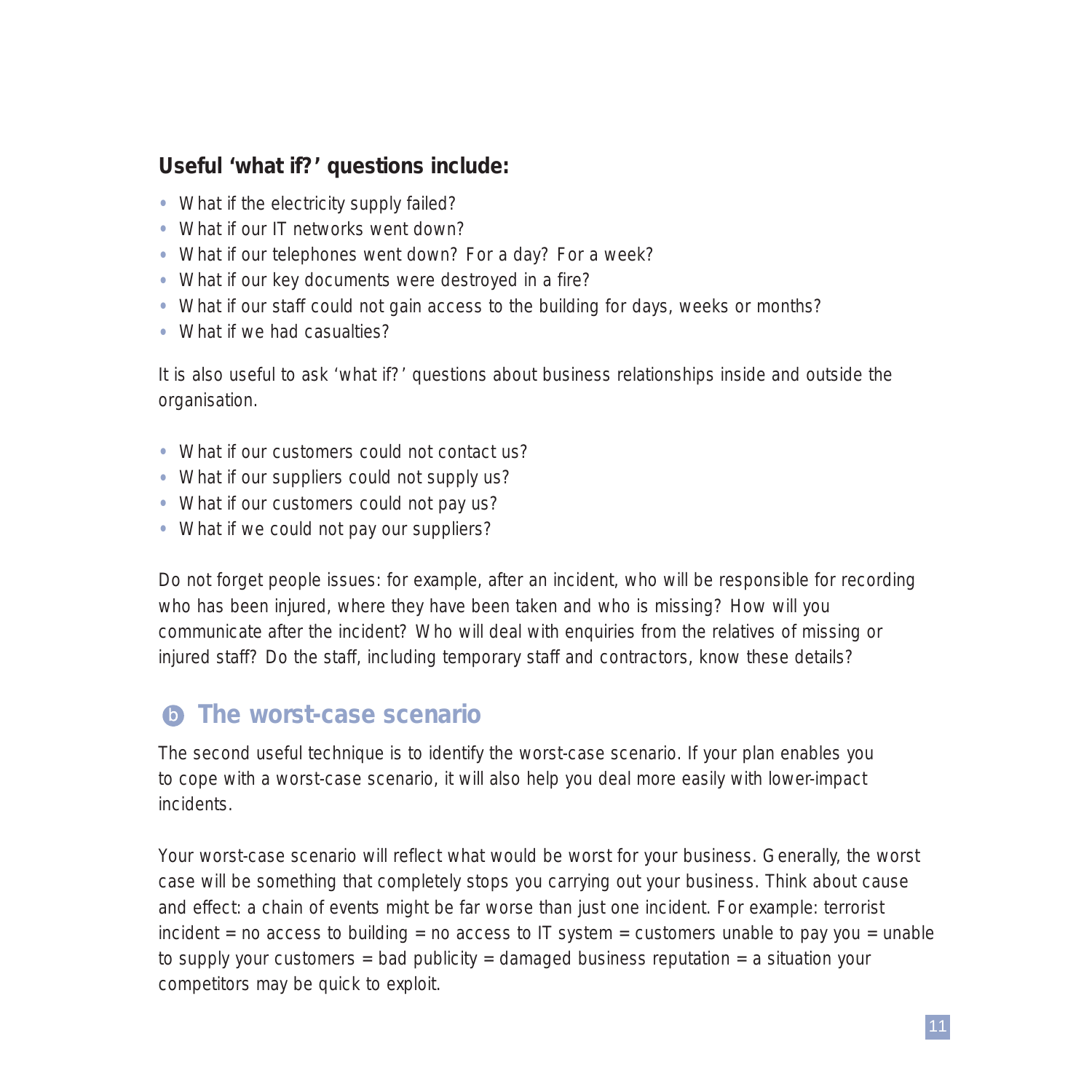#### **What functions and people are essential, and when?**

We all believe that our work is essential to our businesses. But, to make an effective business continuity plan, you need details of who needs to do what, when and where in the immediate aftermath of an incident.

You'll probably find it useful to keep a function/time matrix showing how quickly functions need to be up and running after a major incident.

#### **Example of a function/time matrix**

Some business functions will take longer to get working again. You'll have the details from the questions you asked in the first stage of making your plan. Your matrix can include details of when each person needs to be on site to restart functions that follow one another. Your plan should be flexible enough to cope with changes in urgency throughout the year. For example, how soon you need payroll services, or the processing of accounts, may vary depending on the time of year.

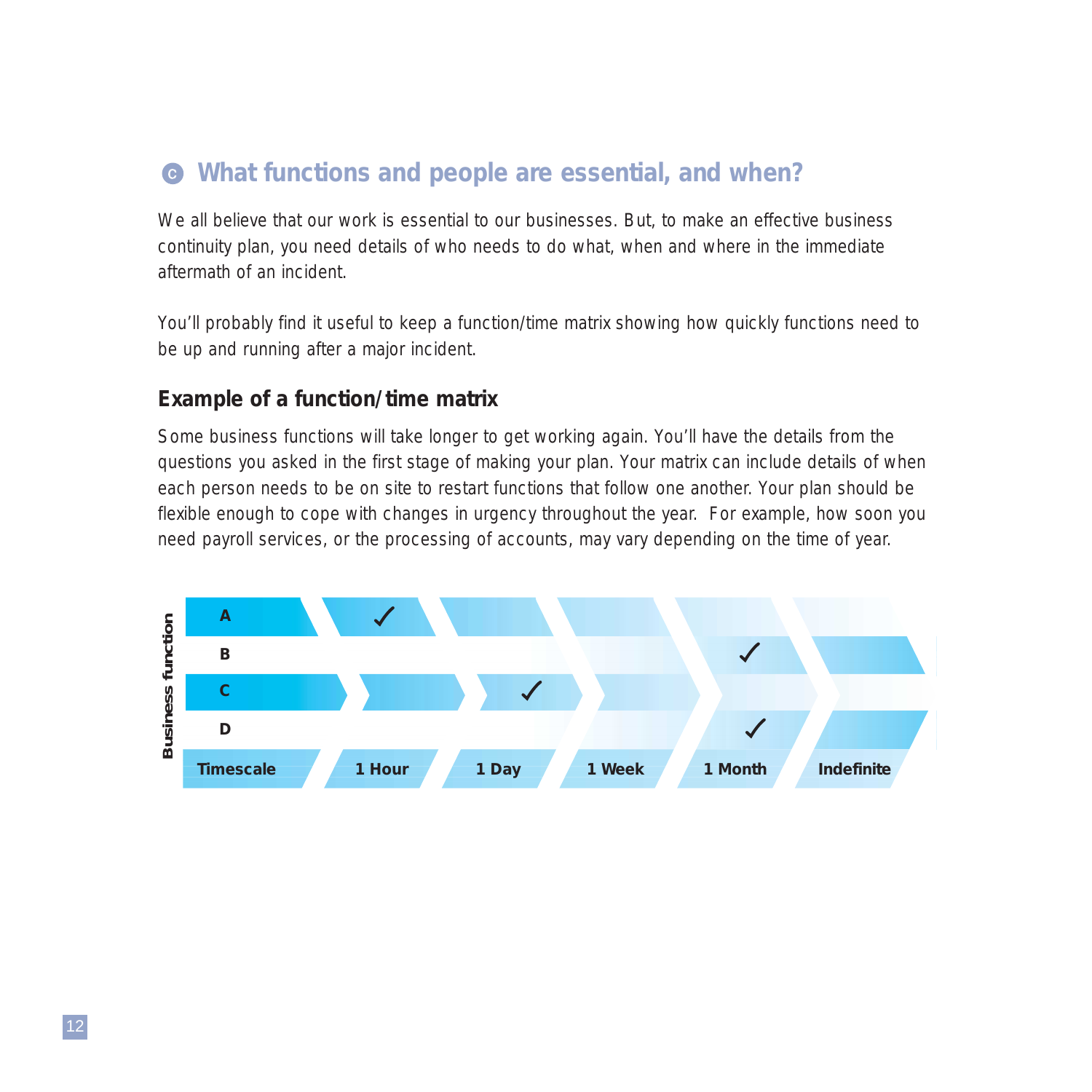**3**

## **Develop your strategy**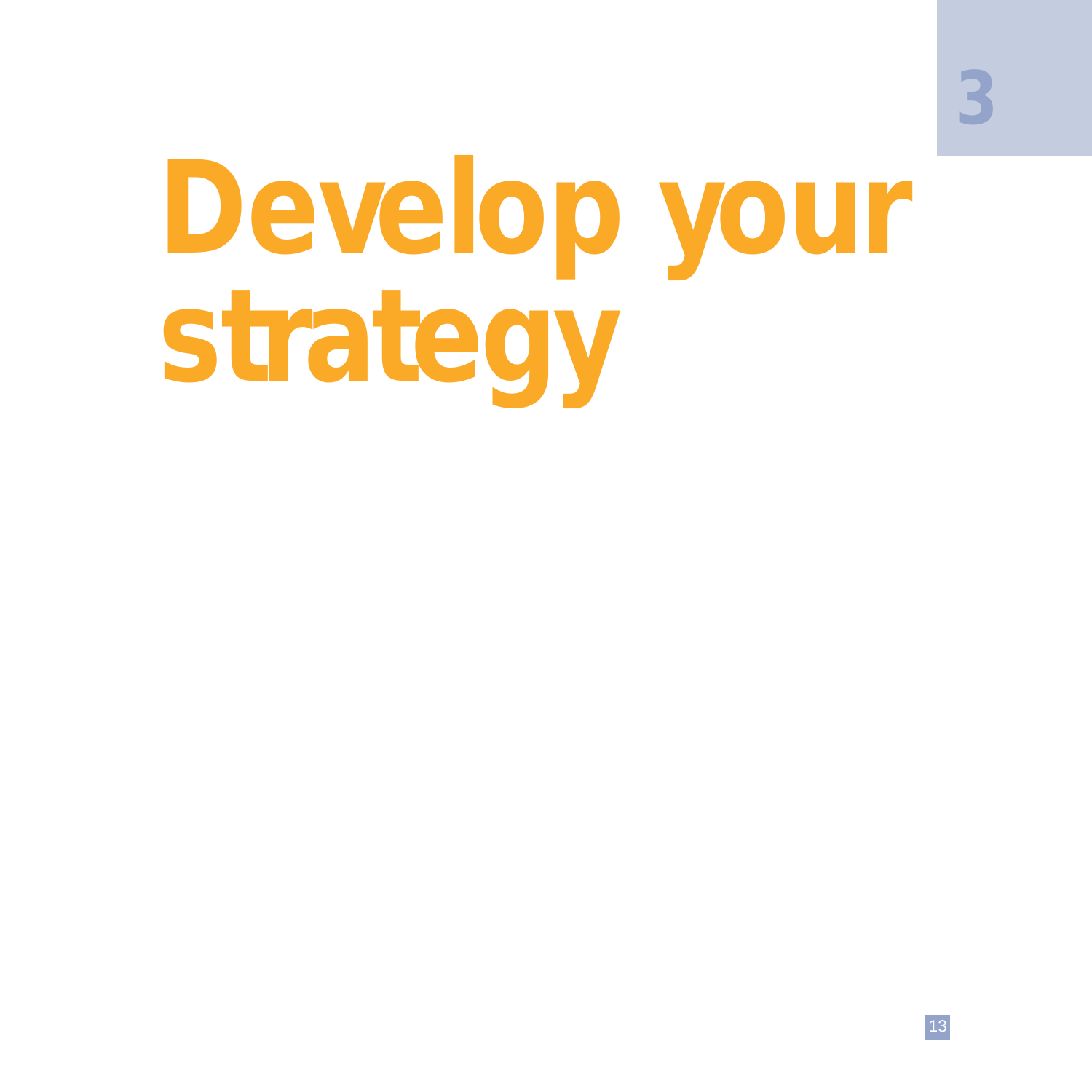## **What is your appetite for risk?**

First, double-check that the Board and senior management agree with your analysis of the business risks, and which people and tasks are essential. This will give you a clear understanding of the 'appetite for risk' within your organisation.

For example, one department may tell you it is essential to the business for them to be operational again within a day of any incident. It is up to the Board to agree if they are willing to accept the risk of that department not being operational again within the agreed time or if they would rather plan to reduce the risks.

#### **Define your strategy**

Whatever kind of business you are, you will probably choose one of the proven strategies.

These are:

- Accept the risks change nothing.
- Accept the risks, but make a mutual arrangement with another business or a business continuity supplier\* to ensure that you have help after an incident. This business could be a competitor.
- Attempt to reduce the risks.
- Attempt to reduce the risks and make arrangements for help after an incident.
- Reduce all risks to the point where you should not need outside help.

Are you the kind of business that is committed to reducing risks, or one that prefers to take risks and have a 'comeback' plan? Your management's attitude to risk may be partly based on the costs of delivering effective business continuity. When working these out, remember to include both money and people's time.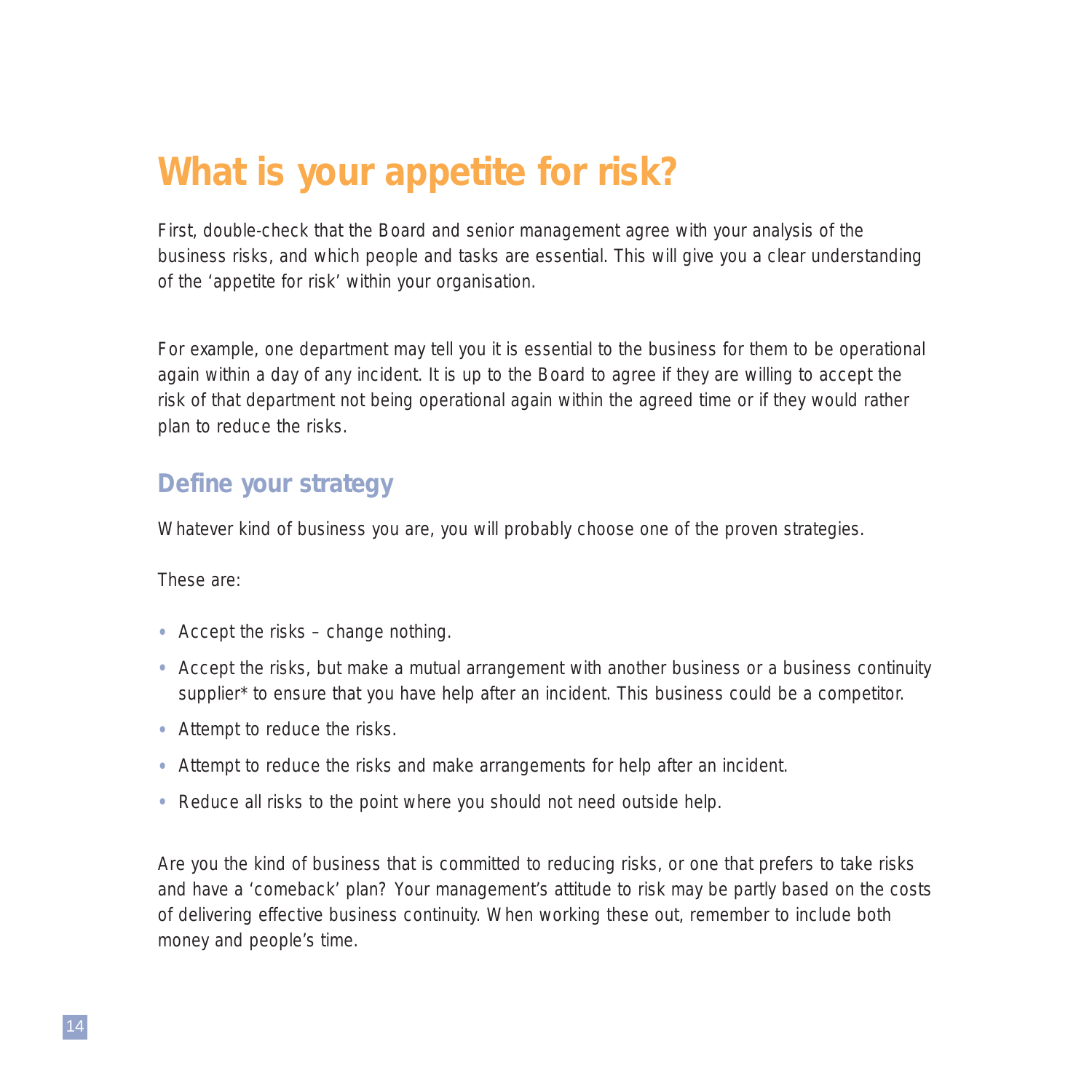\*A business continuity supplier provides disaster recovery solutions to companies who are unable to continue business as usual due to an unforeseen disruption. Depending on the company, they can offer end-to-end service, from consultancy in the planning stages to the provision of all alternative IT and/or premises requirements.

A 'hot site' agreement: this is often provided by specialist business continuity companies who will normally have desks available within about four hours.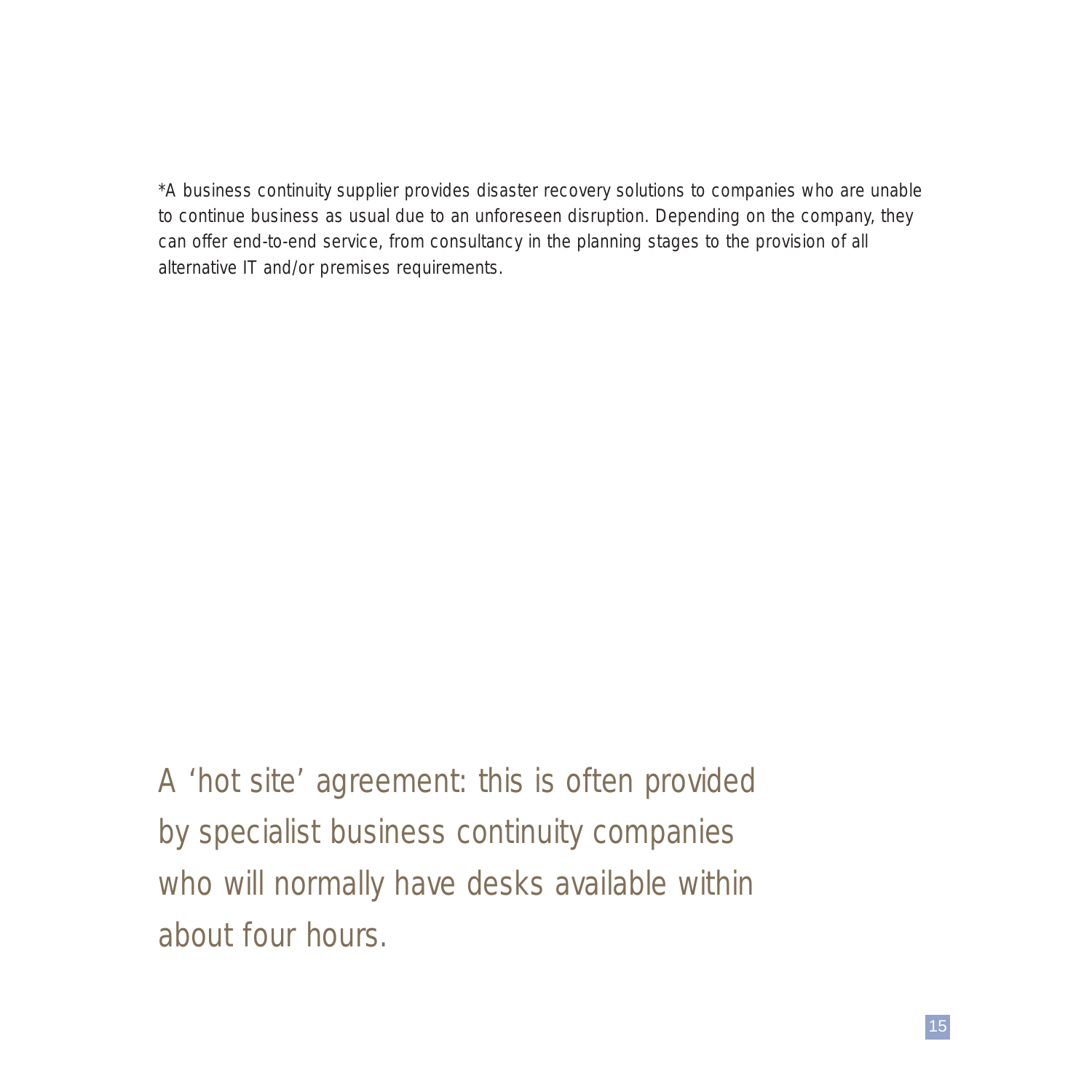### **Working on another site**

One essential decision is how you respond to risks that cannot be reduced, for example the risk of a terrorist attack destroying your building. How do you re-establish your business in another location?

- Make a mutual agreement with another company to use their facilities. This is an inexpensive option, but hard to rehearse.
- A 'cold site' agreement: normally a temporary building that can be erected on a suitable site, usually by a business continuity supplier. You will usually be able to move in after about 12 days. Again, companies who choose this option rarely rehearse it.
- A 'hot site' agreement: this is often provided by specialist business continuity companies who will normally have desks available within about four hours. This option is easy to rehearse but relatively expensive.

Your function/time matrix will include details of how quickly each department needs to be up and running. This will help you plan to have people in your temporary premises at the right time.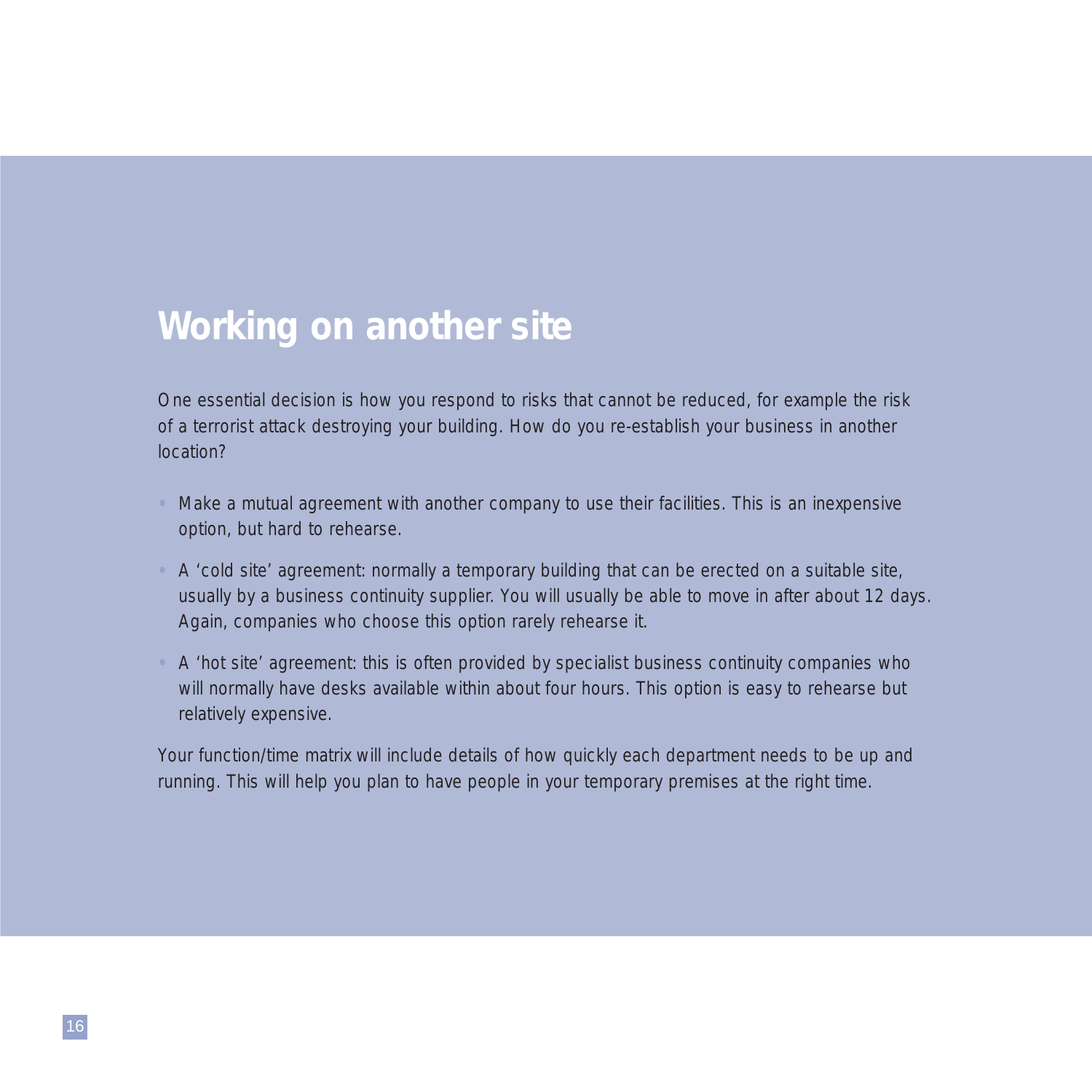## **Develop your plan**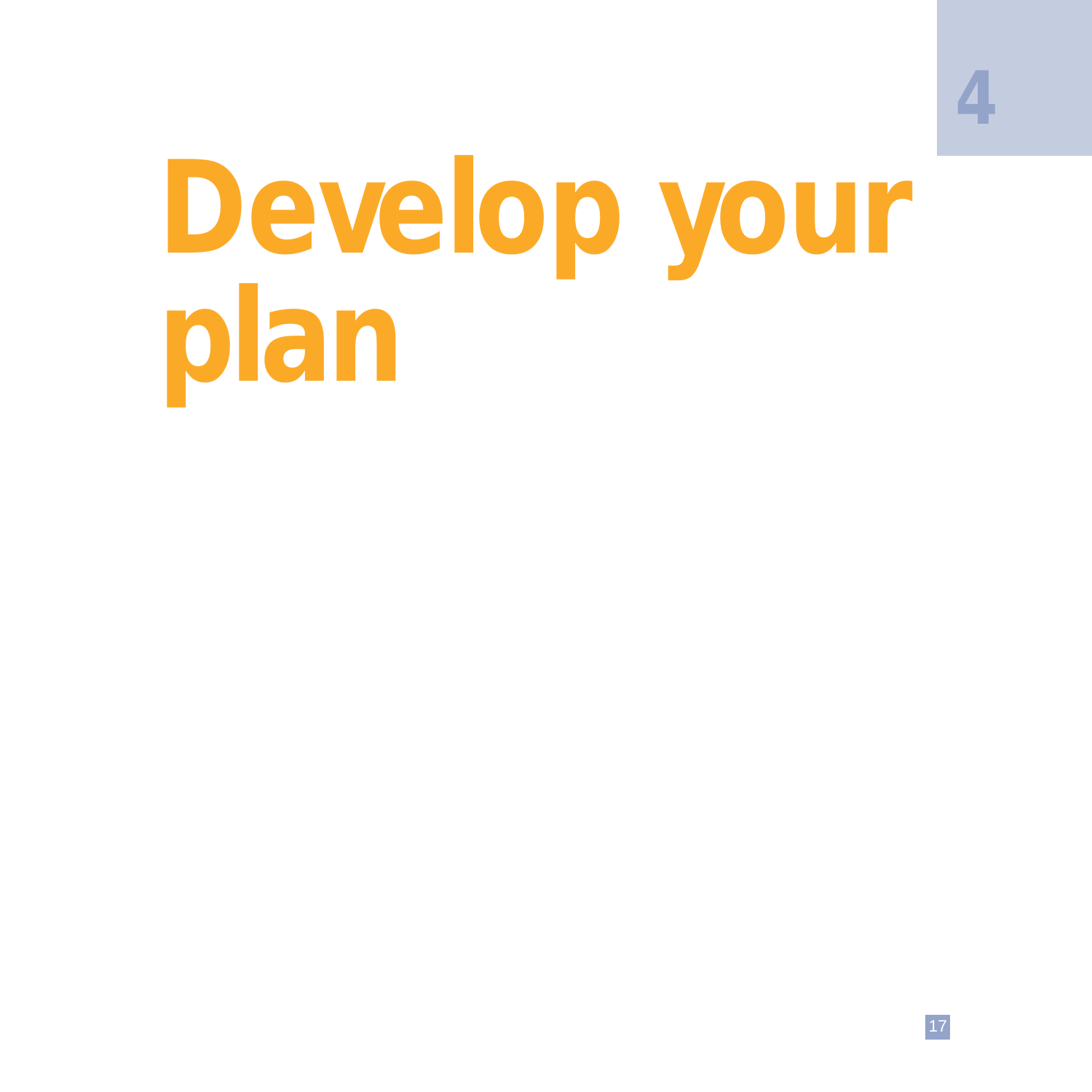## **Visualise your plan**

Continuity plans should – and will – look different for different businesses. However, most good continuity plans share some important features.

#### **Set-up**

- Make it clear that you have consulted throughout the business.
- Use non-technical language that everyone can understand.

#### **Contents**

- Make it clear who needs to do what, and who takes responsibility for what. You should always include deputies to cover key roles.
- Use checklists that readers can follow easily.
- Include clear, direct instructions for the crucial first hour after an incident.
- Include a list of things that do not need to be thought about until after the first hour.
- Agree how often, when and how you will check your plan to make sure it is always a 'living document'. Update your plan to reflect changes in your organisation's personnel and in the risks you might face.
- A good plan will be simple without being simplistic. You will never be able to plan in detail for every possible event. Remember that people need to be able to react quickly in an emergency: stopping to read lots of detail may make that more difficult.
- Plan for worst-case scenarios. If your plan covers how to get back in business if a flood destroys your building, it will also work if one floor is flooded.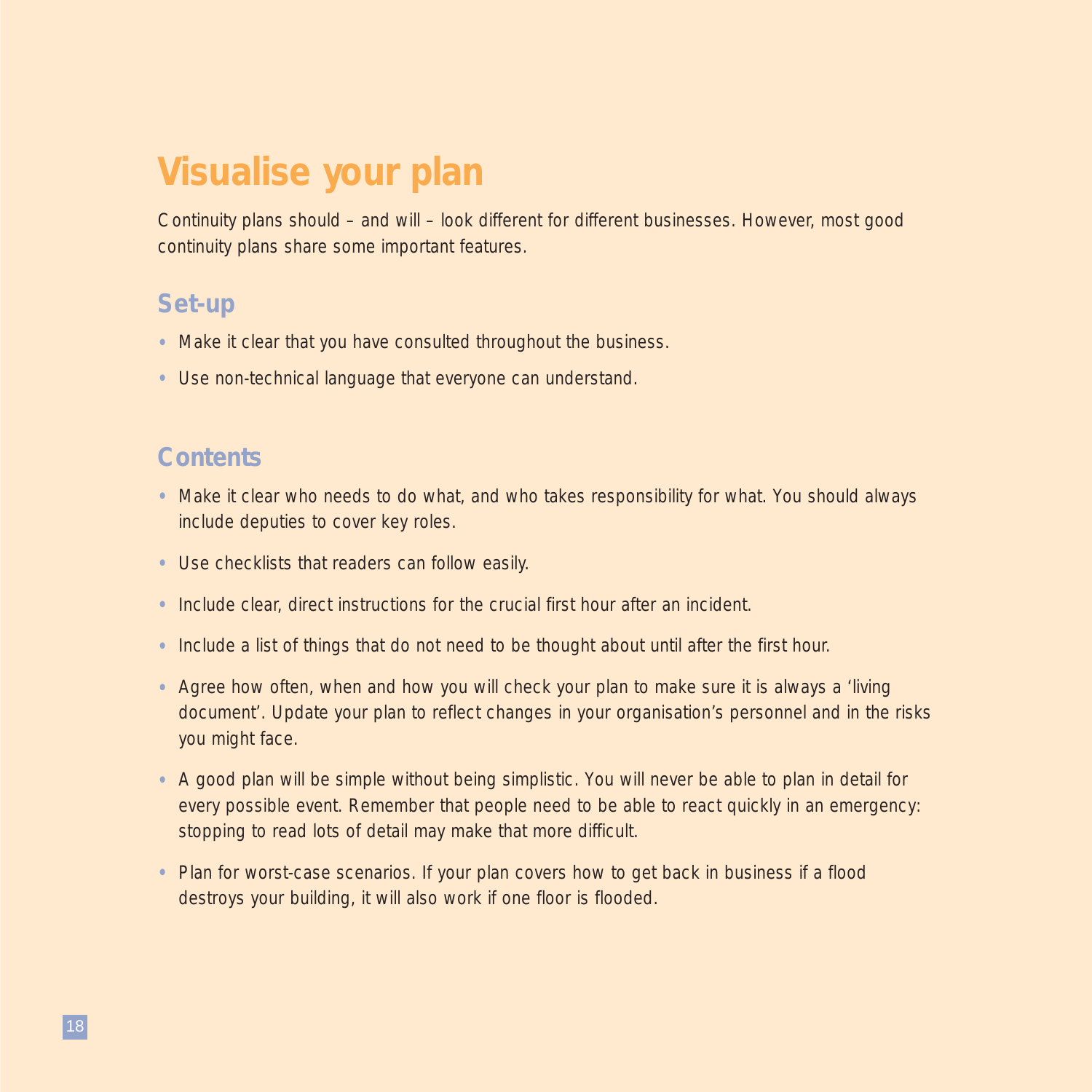#### **Matching your plan to your people**

It can be useful to use the Gold, Silver and Bronze (GSB) structure to help define who should do what.

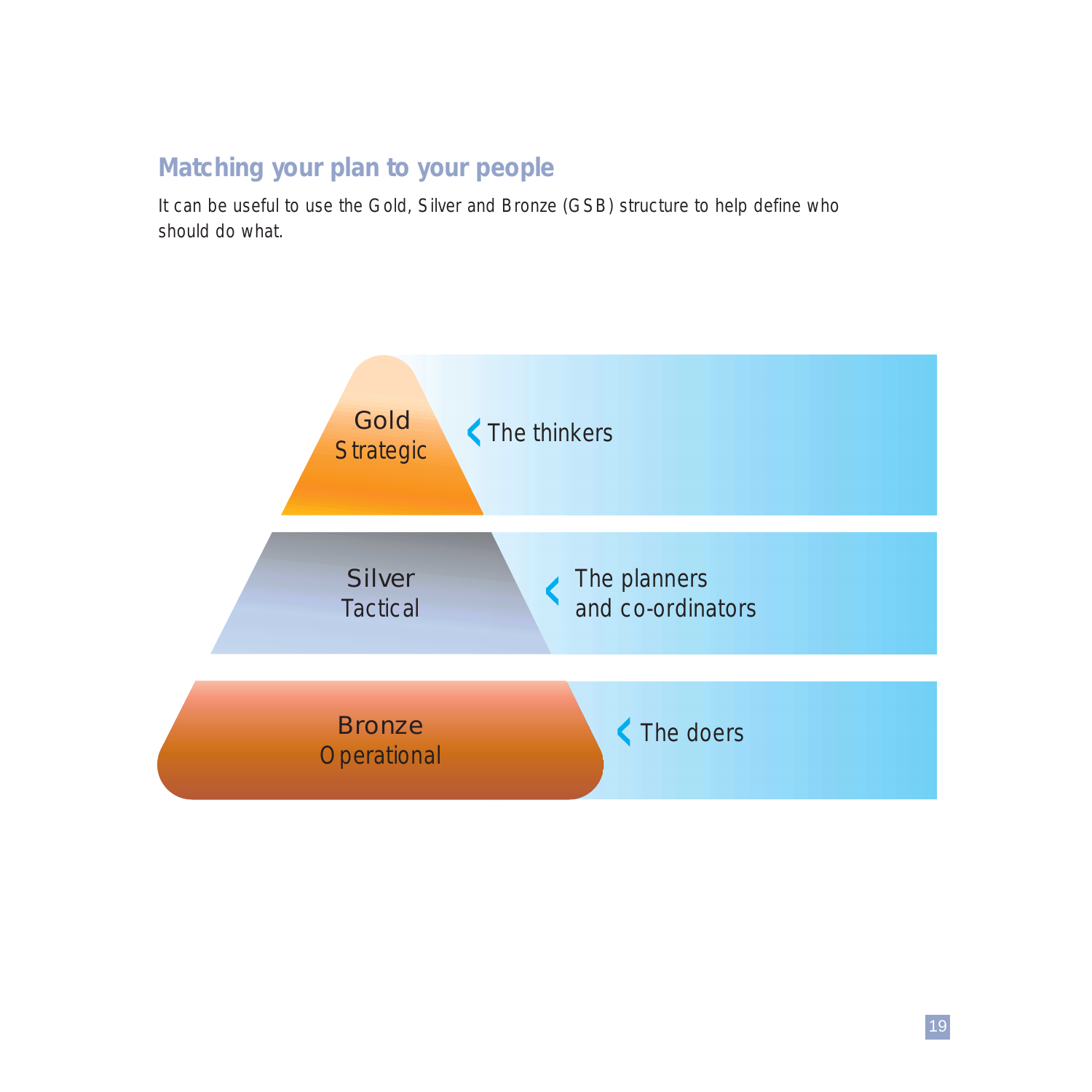#### **Gold**

This usually refers to the CEO or other senior managers who make strategic decisions about the business, and who will also take strategic responsibility for responding to an incident, for example speaking to the media about the incident. 'Gold' people will communicate strategic business decisions following a terrorist attack or other major incident directly to 'Silver' people.

#### **Silver**

Usually a senior management team of experts within your business. Already involved in both your overall BCM approach and specific planning. They are responsible for co-ordinating and directing the resources of the business to ensure that the plans are being properly implemented. 'Silver' people will link directly to the 'Gold', keeping them updated on the developing situation.

#### **Bronze**

Identified in your business continuity plan as responsible for recovering/restarting crucial business functions. They are responsible for ensuring that their specific business continuity plans are implemented. They take direction from 'Silver' people and keep them updated.

You can apply the GSB approach to any business. It is essential for Gold, Silver and Bronze levels to have access to robust, working communications to ensure the proper co-ordination of business continuity plans.

You may decide that the size or structure of your organisation makes a set of plans – one for Gold, one for Silver and one each for the Bronze teams – more useful than one large plan. For example, your IT department may need a plan in a different format to include more technical information about their systems.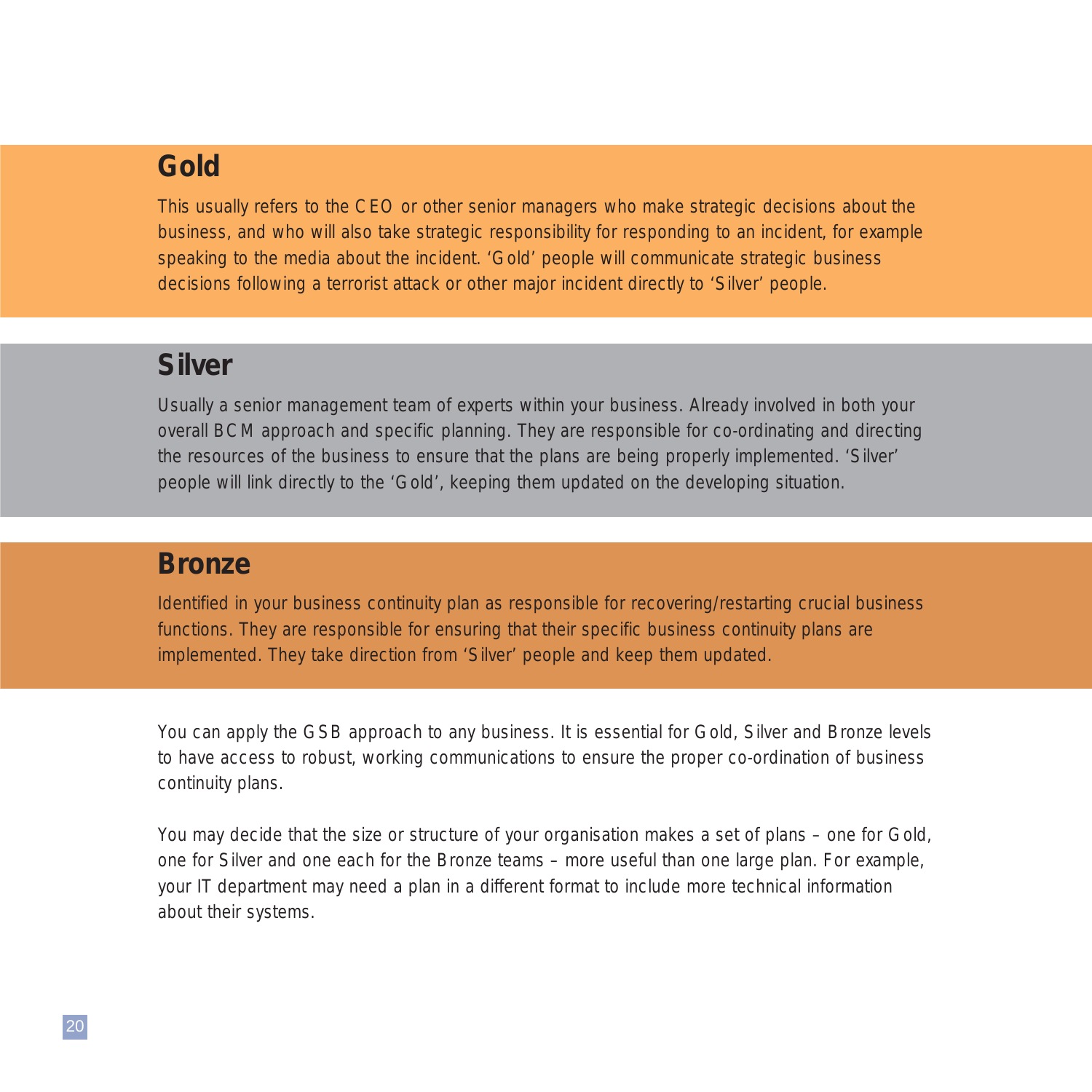#### **Include information from outside your business**

No business operates in a vacuum. Include information from outside experts in planning for emergencies, or from other business people who face similar risks.

- **Emergency Planning Officer:** find out what your local authority would do in response to a major incident or terrorist attack.
- **Emergency services:** ask the fire brigade what they will want to know from you during a major incident? How can you help the ambulance service to help you? Who will the police contact at an incident? Ask about access to your premises if cordons were set up, for example.
- **Neighbouring businesses:** would a major incident on their premises affect you and vice versa? How can you help each other?
- **Utility companies:** telephone, electricity, water, gas. Find out what they will need to know if your business is involved in a major incident.
- **Suppliers and customers:** how will you contact them to tell them you have been affected by a major incident?
- **Your insurance company:** what information do they need from you? Do you need their permission to replace damaged critical equipment immediately.
- **Your customers and suppliers:** who will be affected by your decisions? Involve them if you can.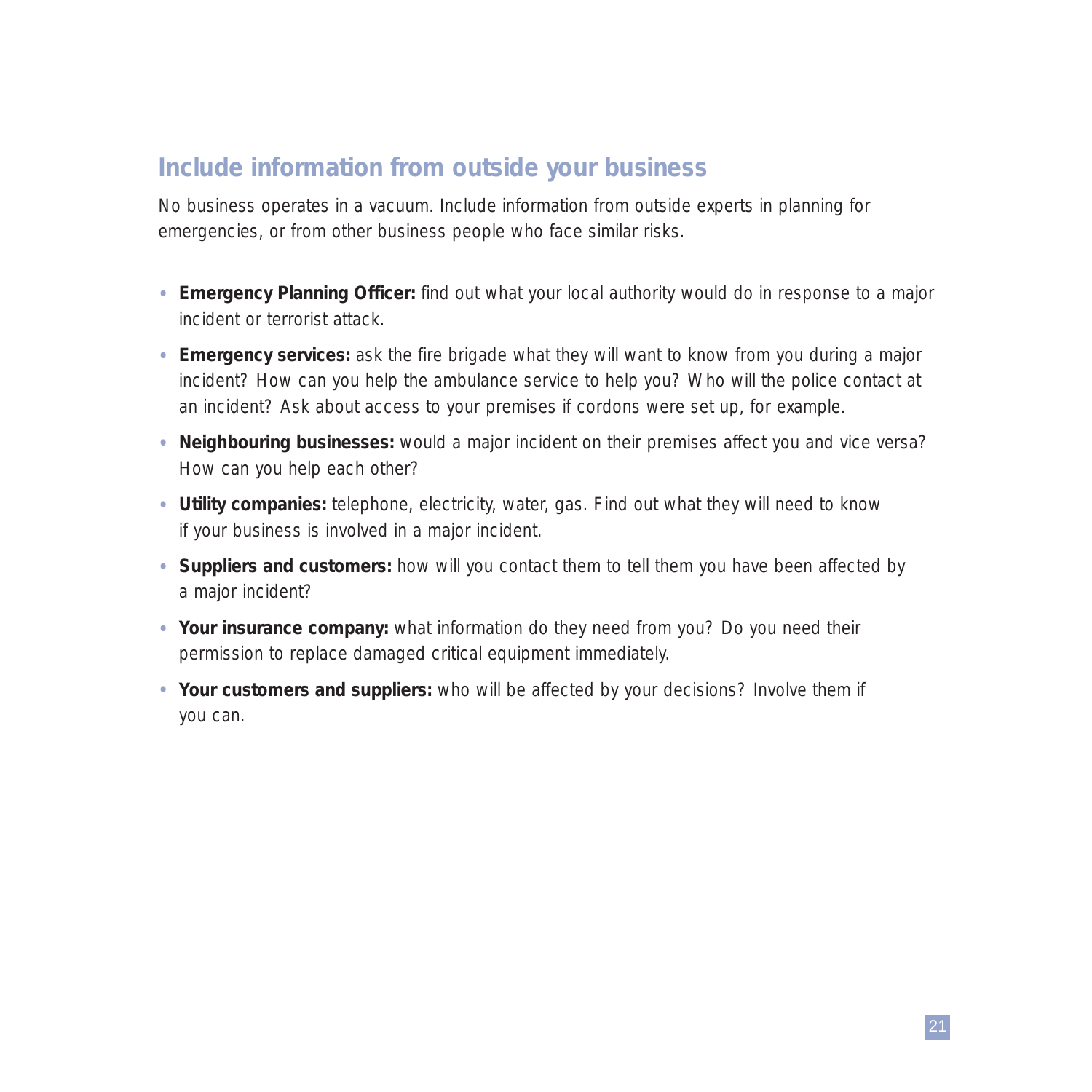#### **Use consultation as a PR tool**

When you consult with other businesses, customers and suppliers, make the most of the opportunity to present your company as:

- An organisation that takes business continuity seriously
- An organisation that has a tried and tested plan, with management support and staff buy-in at all levels
- An organisation that will be able to be 'back in business' in the quickest possible time.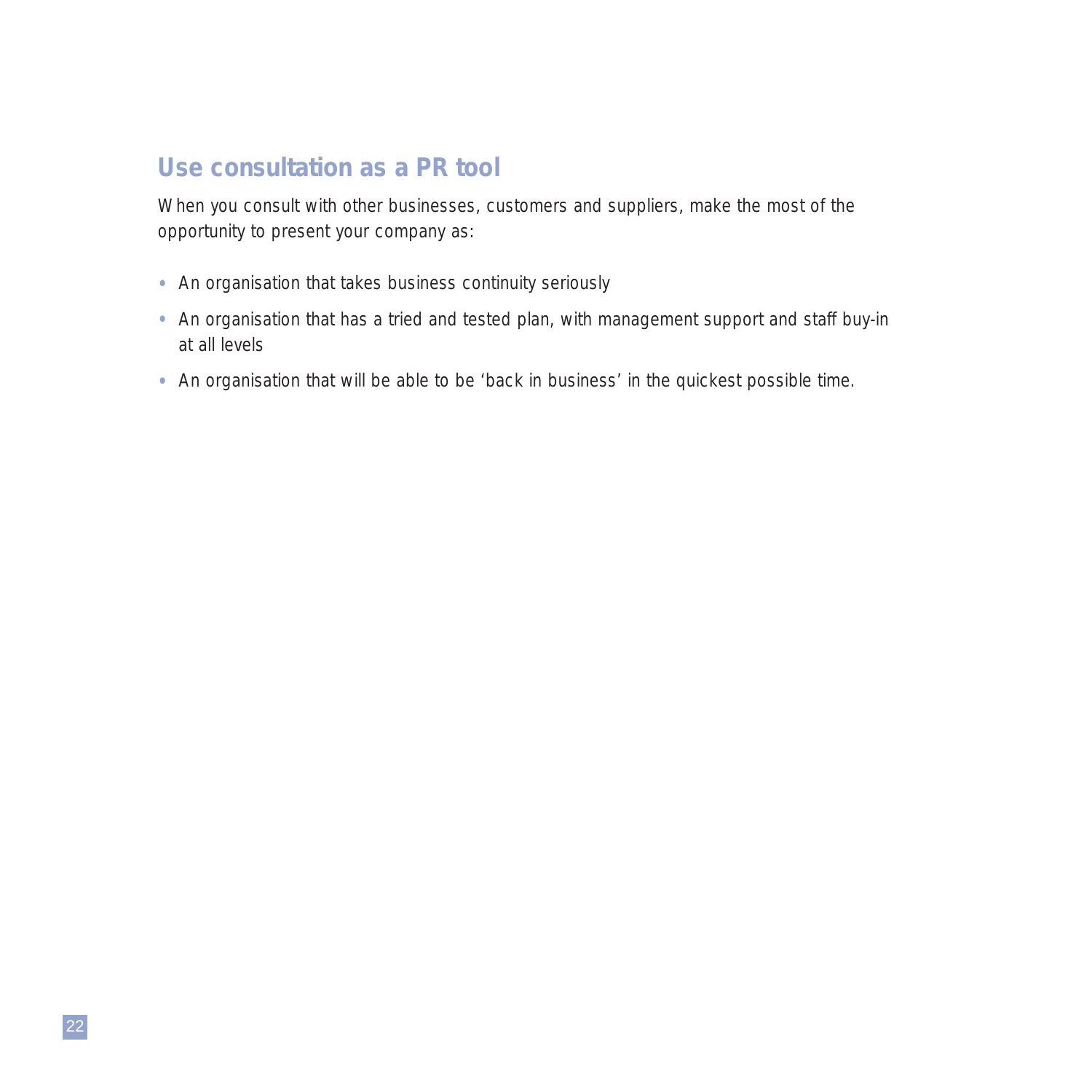**5**

# **Rehearse your plan**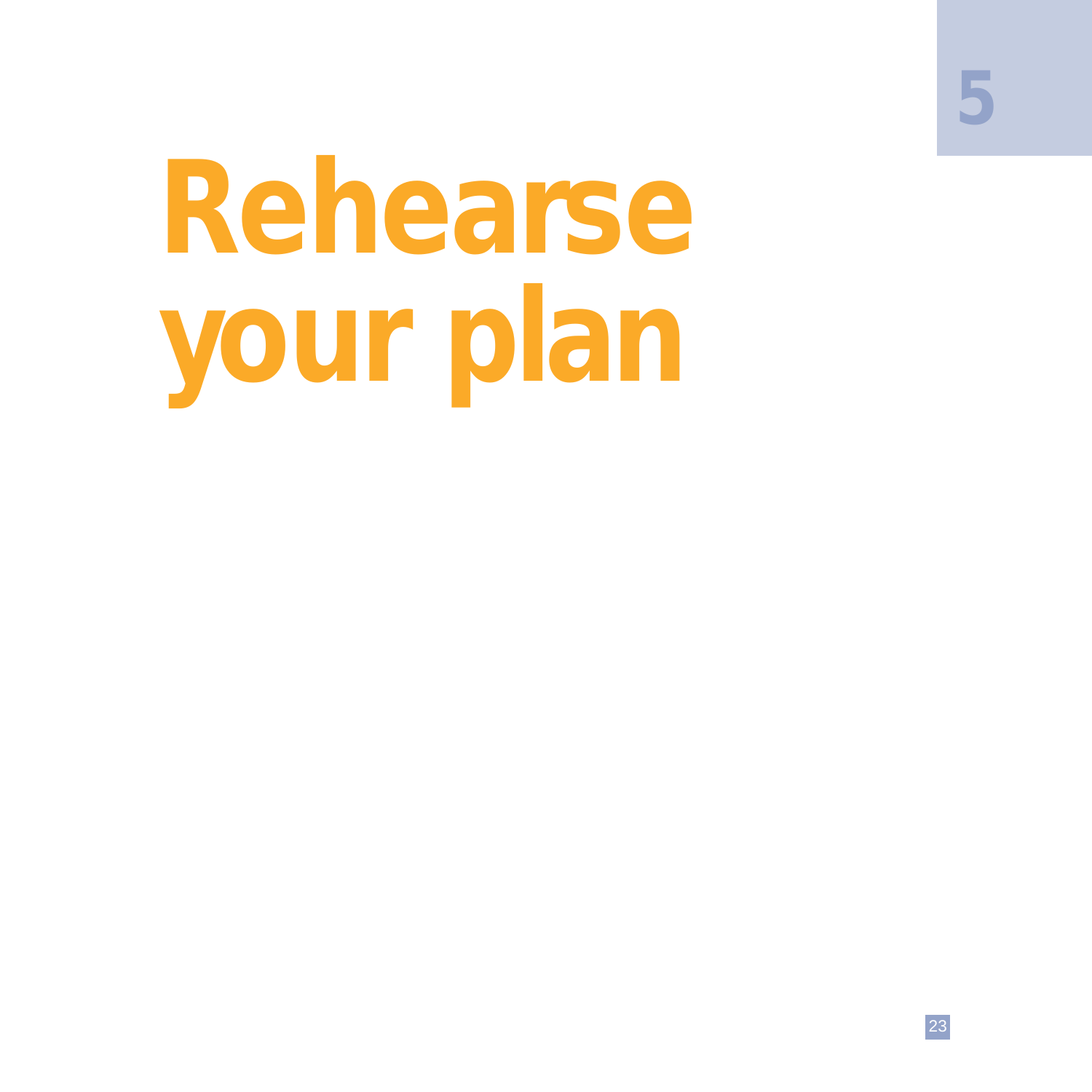## **Your plan is a living document**

Sometimes, you only discover any weaknesses in a plan when you put it into action. Rehearsal helps you confirm that your plan will be connected and robust if you ever need it.

Remember your business continuity plans are 'living documents' and you will all need to rehearse whenever you update them. Rehearsals are also good ways to train staff who have business continuity responsibilities. You can also rehearse without disrupting people's work.

#### **Possible ways to rehearse your plan**

- **Paper-based exercises:** read through the plan as a group, questioning each action. Is it the right thing to do? Does the plan ask you to do things in the right order? Then, test your plan using a 'what if?' written scenario. New pieces of information can be added as the scenario unfolds, in the same way that more details would become clear in a real incident.
- **Telephone cascading**: without warning, a test message is sent out to everyone at the top of the call cascade lists in the plan(s). The message is cascaded, with the last person in each cascade contacting a nominated person, who records when the calls come in. This allows you to check your communications structure. Are you having difficulty contacting people? Are the telephone numbers right? Are they still with the company?
- **Full rehearsal**: a full rehearsal will show you how well different elements in your plan work together, which may not be clear when you test the individual parts. This can be an expensive way to test your plan routinely, but planning should help you check the full plan with the minimum of cost and disruption.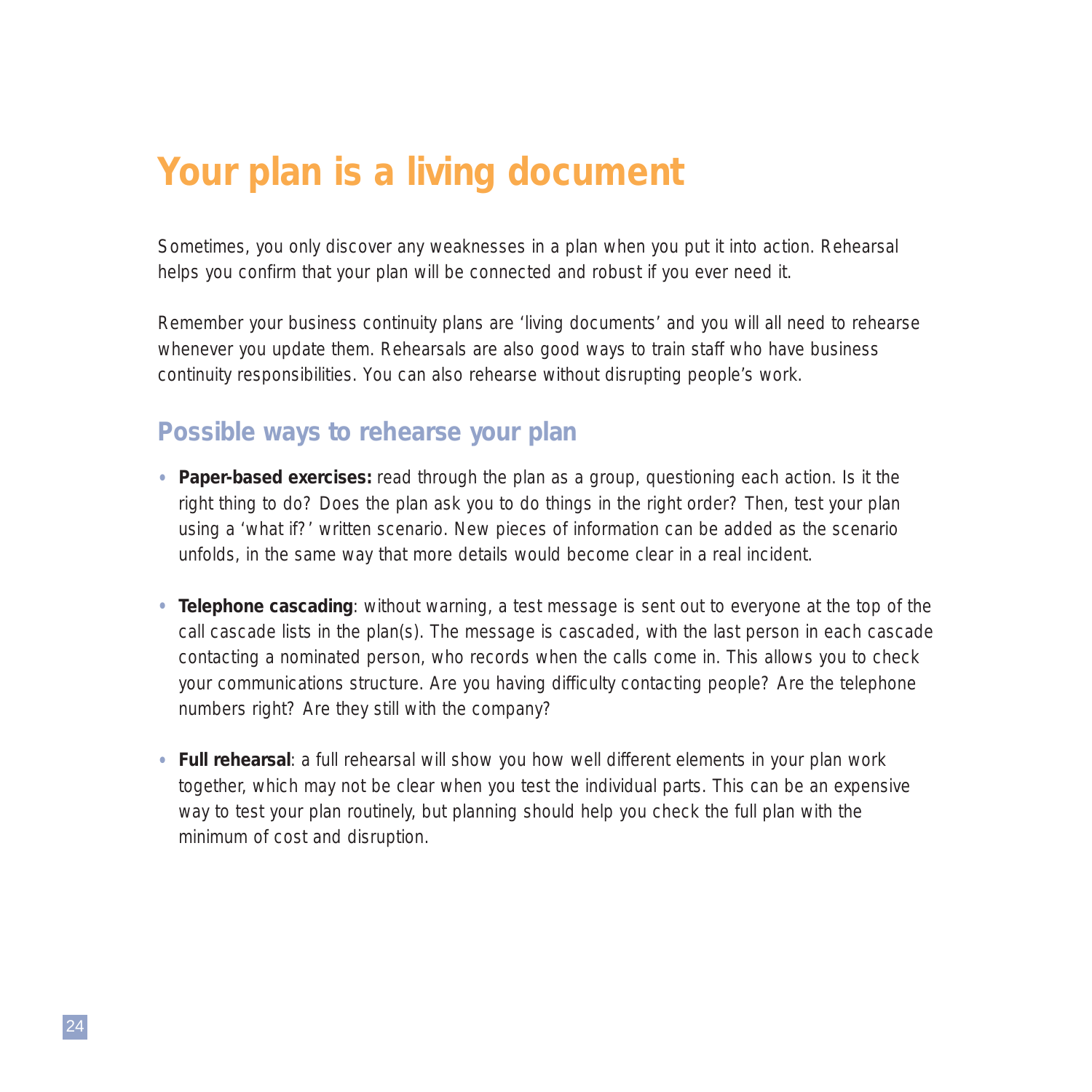Remember – in an uncertain world, you owe it to yourself to be an organisation that is confident of being 'back in business' in the quickest possible time.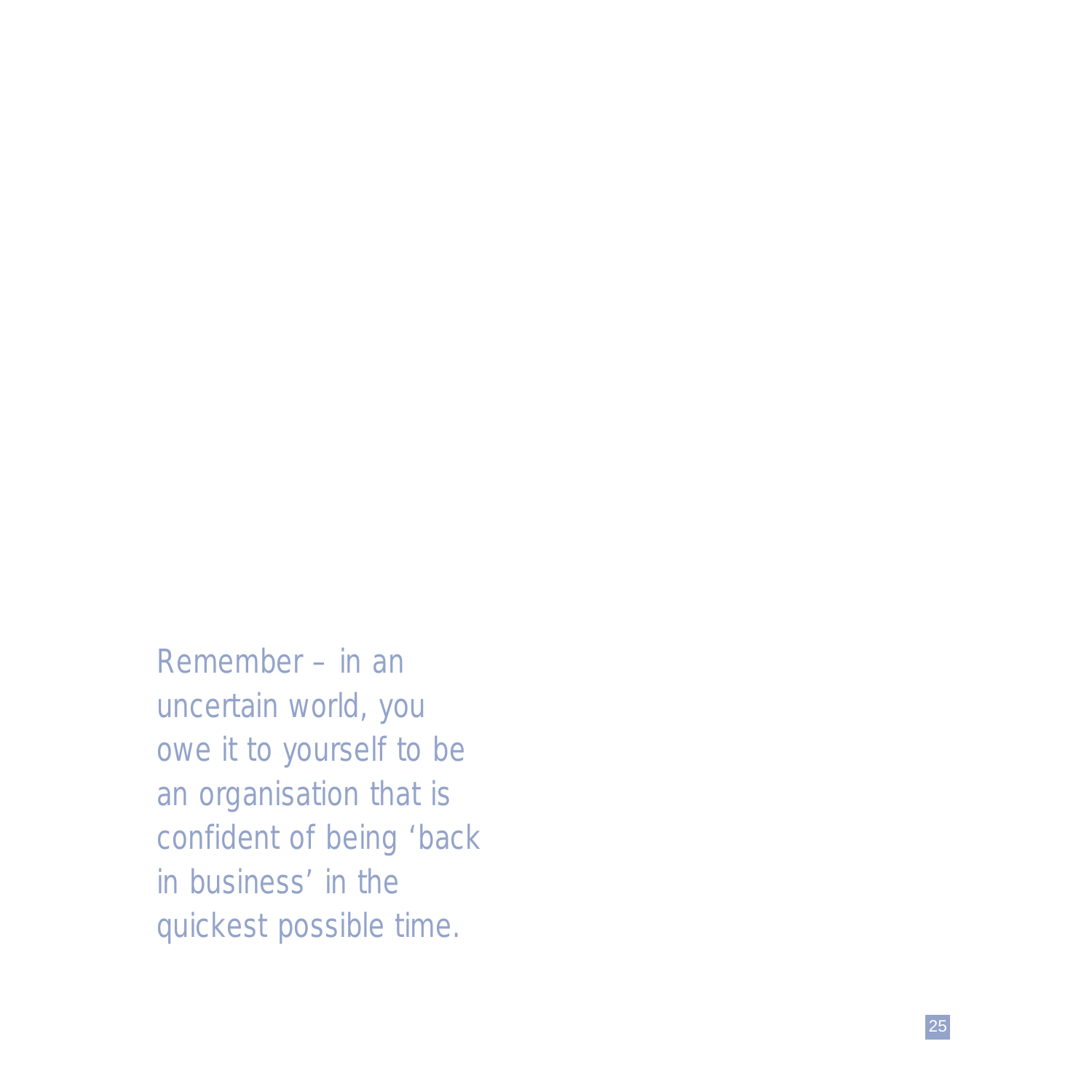## **For more information:**

Business Continuity Institute: www.thebci.org Home Office: www.homeoffice.gov.uk London First: www.london-first.co.uk London Prepared: www.londonprepared.gov.uk Metropolitan Police Service: www.met.police.uk UK Resilience: www.ukresilience.info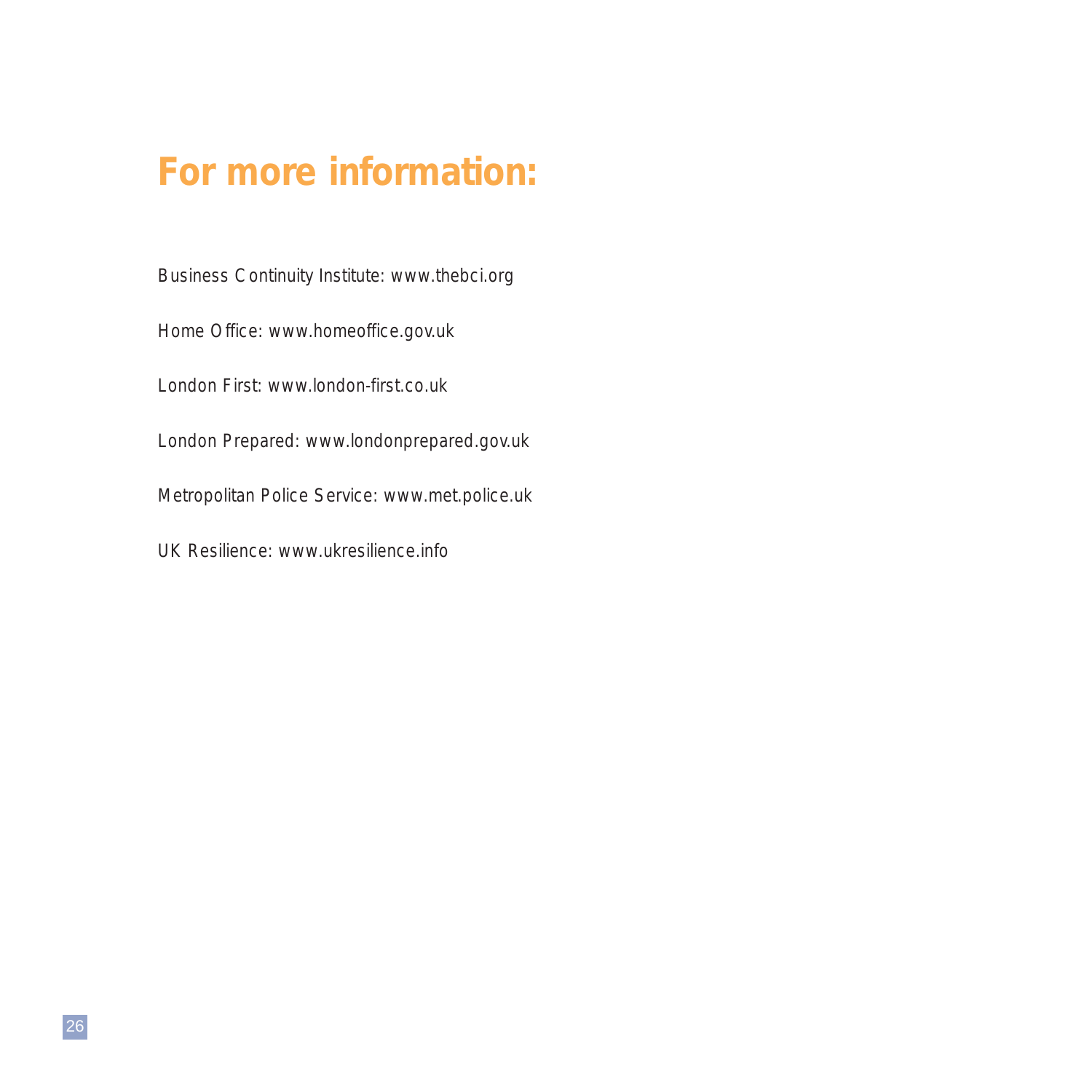**With thanks to the following London First members for their knowledge and expertise:**

BT Group plc

DTZ Debenham Tie Leung

Ernst & Young

KPMG

Morley Fund Management

Prudential plc

Tesco plc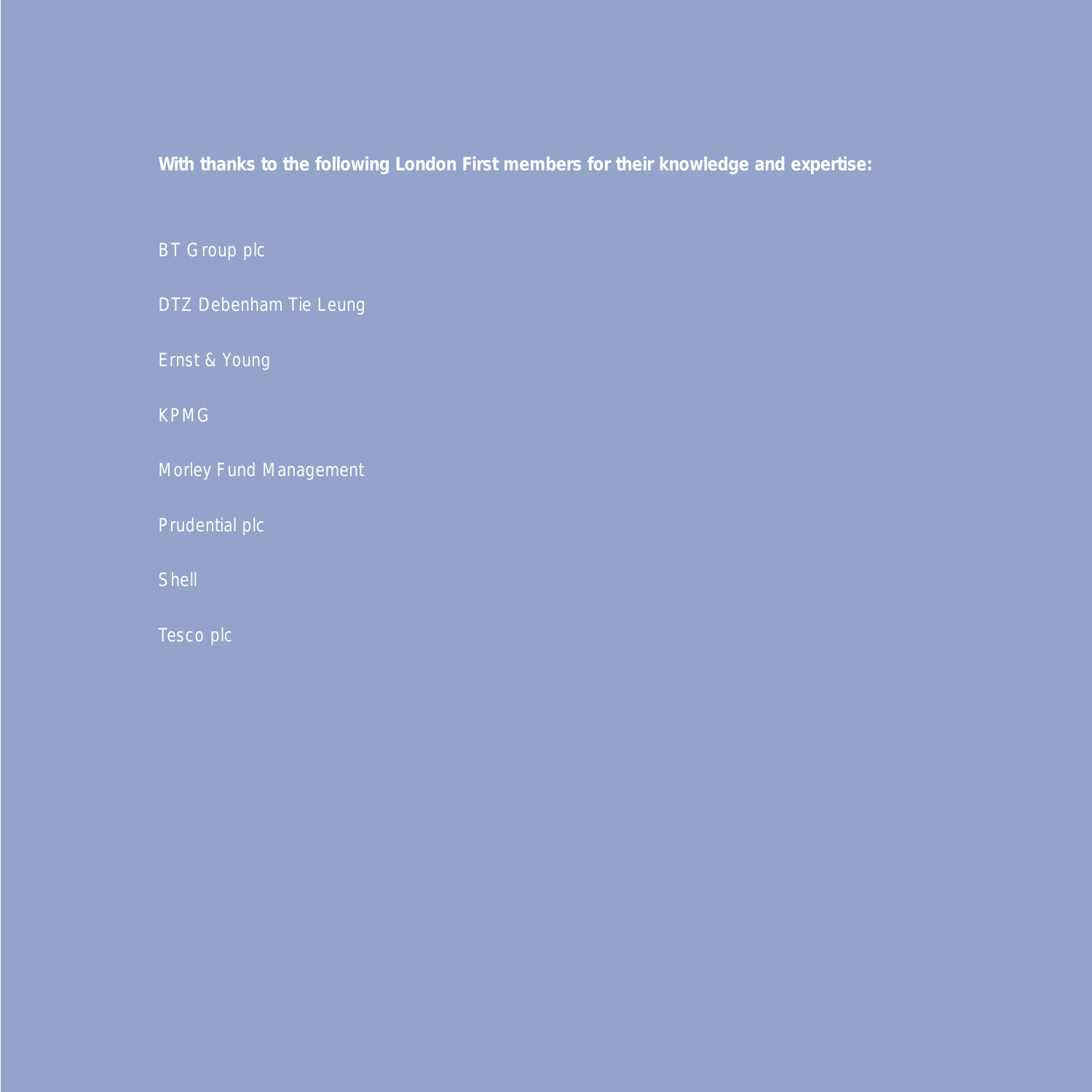**© 2003 London First.**

**All rights reserved. No part of this publication may be reproduced, stored in a retrieval system or transmitted, in any form or by any means, electronic, mechanical or otherwise, without the prior written permission of the publisher.**